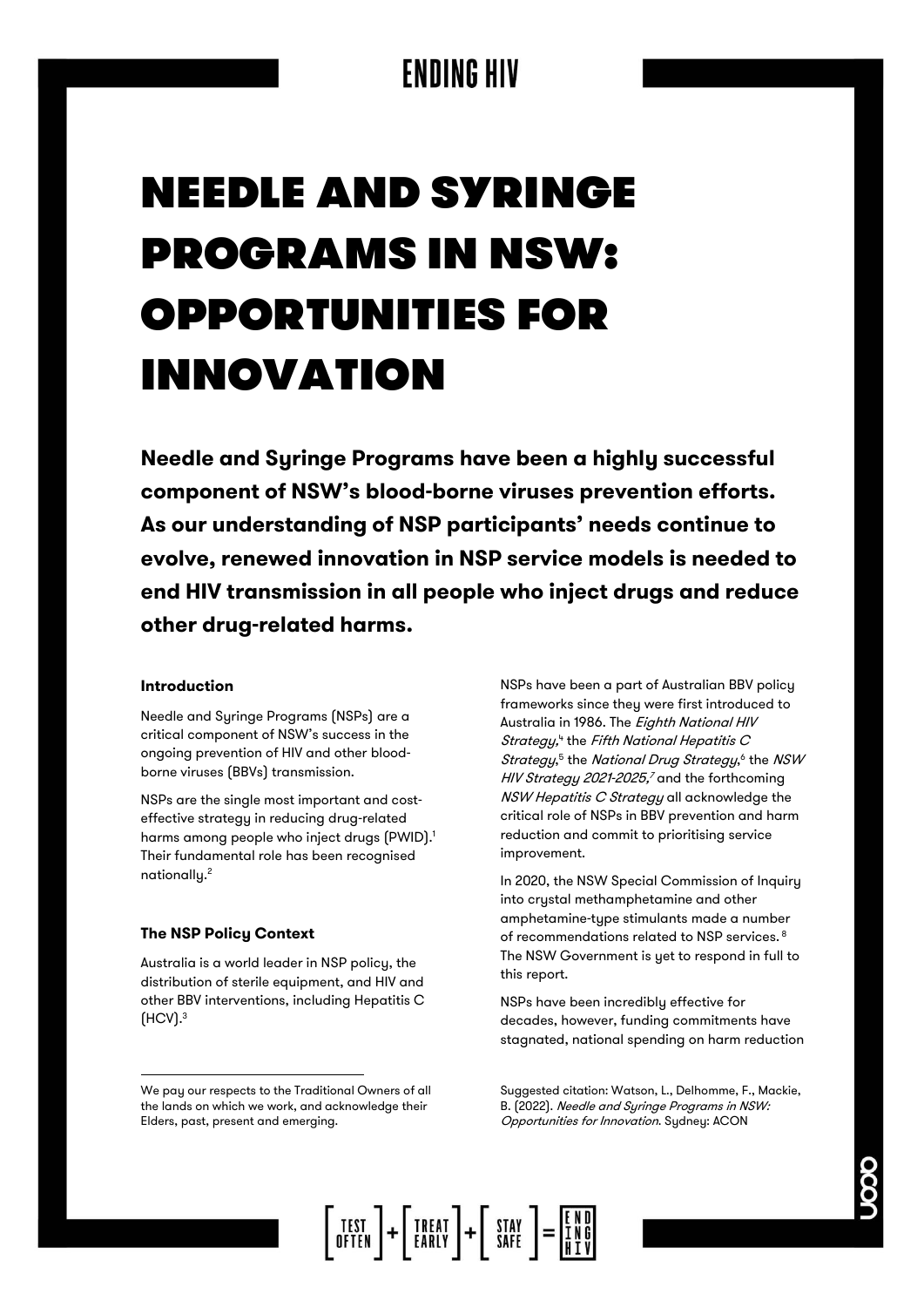initiatives has decreased, <sup>9</sup> and community needs are evolving.

In addition, funding from the NSW Government for programs and services for sexuality and gender diverse people has been minimal, ad-hoc and has in no way reflected the scale and disproportionate burden our communities face.

ACON firmly believes that alcohol and other drug use should be framed as a health and social issue, rather than a criminal one. Despite Australia's 'three pillar' approach to harm minimisation, $10$  funding to each of these pillars is extremely imbalanced, with a substantial focus on law enforcement, followed by treatment, prevention, and harm reduction.<sup>11</sup>

A redirection of investment across the three pillars, to incorporate a greater focus on brief and early interventions as well as prevention and harm reduction efforts would improve health outcomes for people who use drugs.<sup>12</sup>

NSW currently lacks a whole of government policy approach to alcohol and other drugs, which is urgently needed to renew investment and provide long-term programmatic commitment to addressing alcohol and other drug use in NSW, including among priority populations that face a disproportionate burden, like LGBTQ people.<sup>13</sup>

NSW has the ambitious aim of eliminating HIV transmission. <sup>14</sup> The NSP is an essential component among a suite of approaches in NSW's Ending HIV efforts, and as such, a critical location for elimination efforts.

In 2020, ACON produced a Drug Harm

[Reduction and Treatment policy paper](https://www.acon.org.au/wp-content/uploads/2021/02/Drug-Harm-Reduction-Treatments-and-Our-Communities-Position-Paper-APR2020-1.pdf) outlining opportunities to improve outcomes for our communities.<sup>15</sup>

The present paper builds on the recommendations of the 2020 paper, calling for renewed funding commitments to capitalise on the success of NSPs, and recommends innovations that will increase the program's effectiveness in NSW, in line with NSW's Ending HIV goals.

#### **The NSP success story**

Receptive needle and syringe sharing is a major risk factor for the transmission of HIV, viral hepatitis and other BBVs among people who inject drugs.<sup>16</sup>

NSPs help to prevent transmission of HIV and other blood-borne viruses primarily by providing sterile injecting and ancillary equipment to people who inject drugs.<sup>17</sup> In NSW, NSPs are a mix of outlet types and service delivery models. These include primary NSPs, secondary NSPs, automatic dispensing machines (ADMs) and pharmacy outlets.

Some NSPs also work to reduce harms and prevent the transmission of BBVs by providing additional services such as harm reduction advice, brief interventions, referrals, links to HIV and BBV testing and treatment, equipment disposal, condoms and lubricant, and takehome naloxone.<sup>18</sup> These additional services, especially tailored brief interventions and advice mean that the NSP is a unique place to offer early interventions into an individual's drug use.

Harm reduction services beyond reducing the risk of BBV transmission, such as reducing risks of overdose, are an important function of NSPs, however, this paper is primarily focused on the role NSPs play in reducing the risk of BBV transmission. Importantly, there are many overlaps, and approaching any risk practice in a holistic manner will ultimately be more effective at reducing harms.

There is overwhelming evidence that NSPs are effective at reducing HIV prevalence among PWID. 19,20 ,21,22 Research has also found that NSPs are associated with increased treatmentseeking, and reductions in drug use risk behaviours. 23

As the number of NSP outlets and the distribution of units of injecting equipment increases, there has been a documented decrease in the number of people reporting receptive needle and syringe sharing. 24

While there are broadly negative attitudes toward PWID, attitudes toward harm reduction initiatives such as NSPs remain positive in Australia, with the majority of Australians supporting such measures.<sup>25</sup> This support

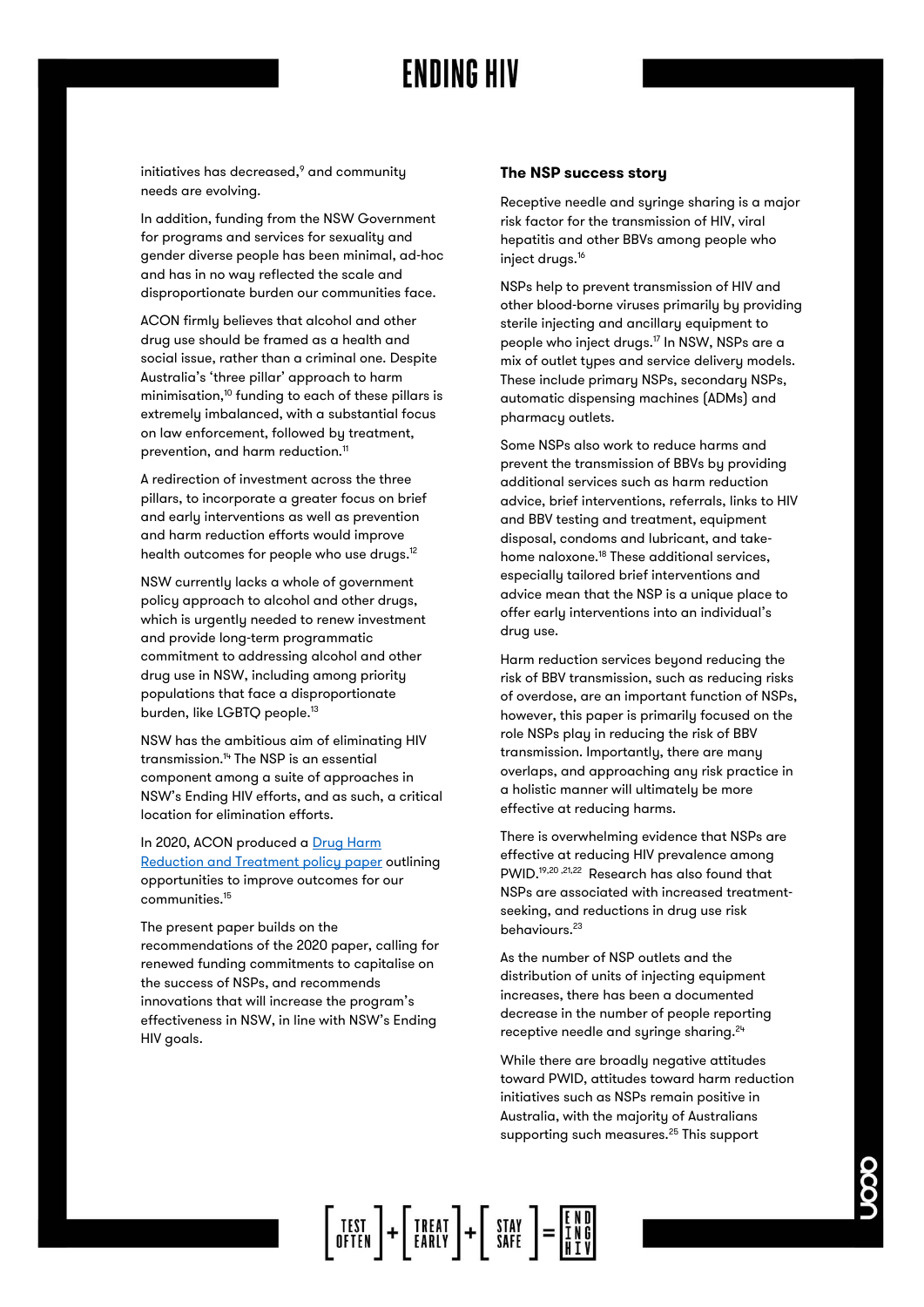increases when the public is genuinely informed about such measures, suggesting a place for media, policy makers and law enforcement to convey accurate information about harm reduction.<sup>26</sup>

Despite these established successes, some challenges remain. Receptive needle and syringe sharing has decreased but continues to be of concern, and sharing of ancillary equipment (such as tourniquets and spoons), which is of particular concern for HCV transmission, remains persistently high.<sup>27</sup>

The persistence of receptive syringe sharing and the sharing of ancillary equipment indicates the provision of sterile equipment via existing models and current funding allocations is not sufficient.

#### **Key issues**

Innovation is primarily needed to address the key issues that may prevent someone from accessing sterile equipment: stigma and discrimination, access, and equity.

These key issues are produced by the social determinants of health, that is, the structural factors that shape daily life and impact health outcomes.<sup>28</sup>

In this context, they include: class; gender; cultural background; government policies surrounding drug use; access to housing, healthcare and social services; education status; occupation and income.<sup>29</sup> All of these factors shape an individual's life circumstances and health outcomes, and often result in inequities among people who inject drugs.

In addition, particular attention must be paid to vulnerable populations, such as Aboriginal and Torres Strait Islander people, LGBTQ people, women, young people, people who are incarcerated, and especially people at the intersections of these populations.

NSPs have not been as successful at controlling HCV in Australia, especially prior to the introduction of direct acting antiviral (DAA) treatment in Australia in 2016. <sup>30</sup> While this paper primarily focuses on the role of NSPs in HIV transmission, as that is ACON's core purpose,

ACON recognises this as an ongoing and critical issue, and defers to the expertise of organisations such as Hepatitis NSW in this regard.

We also recognise that addressing many of the issues outlined here will have positive impacts on HCV transmission, as well as HIV transmission.

It is critical to the success of NSPs in eliminating HIV and reducing transmission of HCV that the social determinants that produce these issues are addressed in new and innovative ways.

#### HIV transmissions in People who Inject Drugs

In NSW, people who inject drugs represented 6.5% of all HIV notifications from 1981-2020. This is broken down by people who inject drugs (3.1%) and men who have sex with men who inject drugs (3.4%).<sup>31</sup>

The proportion of notifications among people who inject drugs has steadily decreased since 2010, and has increased among men who have sex with men who inject drugs. In 2020, people who inject drugs accounted for 1.5% of notifications, and men who have sex with men who inject drugs represented 9.7% of all new HIV notifications. <sup>32</sup>

People who inject drugs therefore represent a sizeable proportion of new HIV notifications in NSW, especially among men who have sex with men who inject drugs.

While HCV notifications in NSW have been steadily declining (except in 2016, which saw a sharp increase to coincide with the introduction of DAA treatment in Australia), in 2020 there were 3,026 HCV notifications in NSW. 33 Increased efforts are needed to reach NSW's target of HCV elimination by 2028.<sup>34</sup> This means increasing the investment in NSPs, particularly innovative strategies aimed at PWID who are not currently accessing NSPs.

#### Stigma and discrimination

People who inject drugs consistently report high levels of stigma, particularly in healthcare settings. 35,36 86% of the general public, and 56%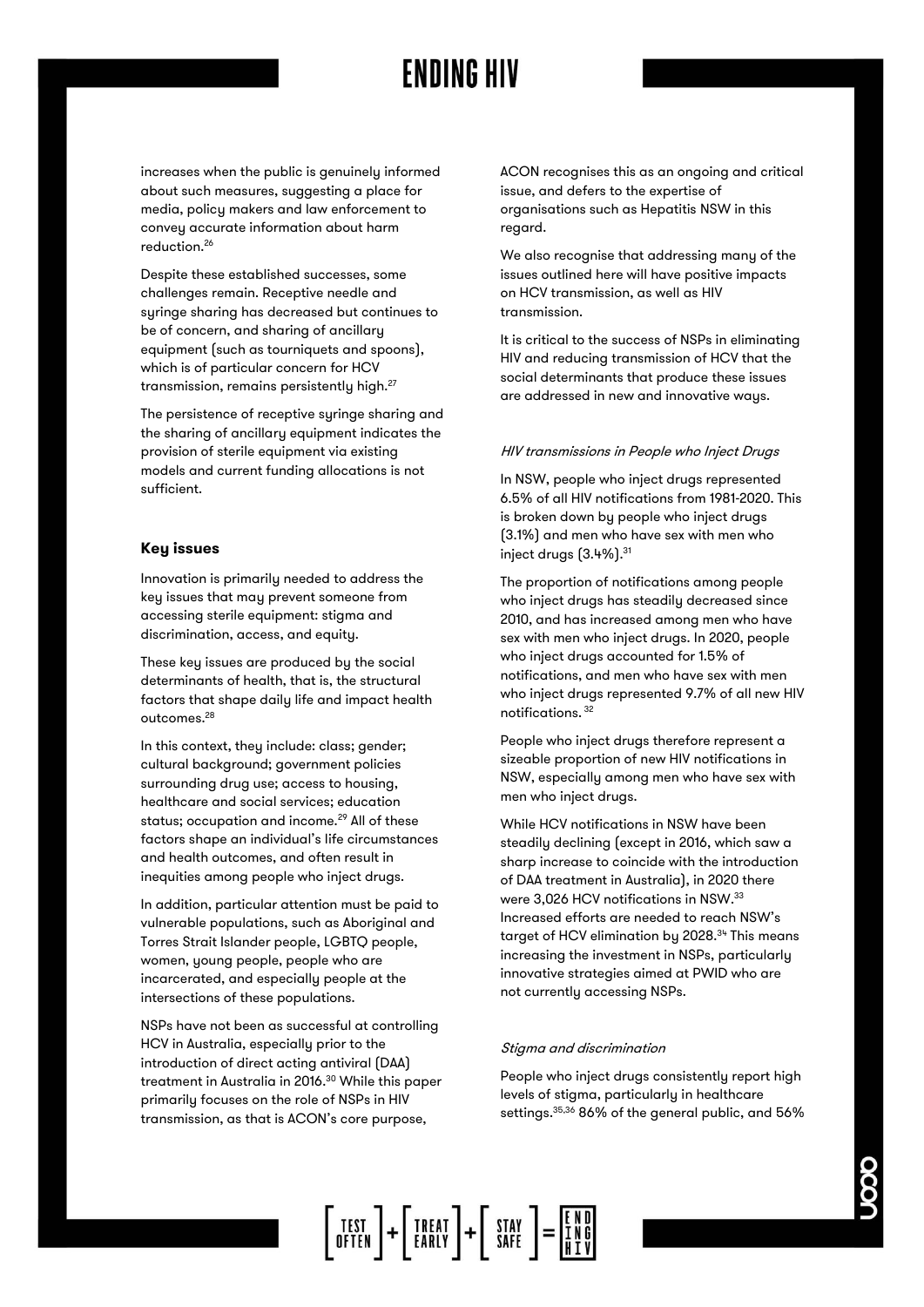of healthcare workers report negative attitudes towards PWID. 37,38

These experiences are compounded for those who experience stigma in a multitude of ways, such as people living with HIV, Aboriginal and Torres Strait Islander people, LGBTQ people, sex workers, people who have been incarcerated, people experiencing mental distress, and people who experience homelessness. In fact, intersecting forms of stigma experienced by gay and bisexual men who inject drugs can discourage them from accessing support.<sup>39</sup>

Stigma exists in real, perceived, and internalised forms.<sup>40</sup> Legal frameworks and public perceptions of people who inject drugs as a 'problem', 41 or morally troubled<sup>42</sup> rather than people with agency, contribute to experiences of stigma that have far-reaching ramifications.

When people who inject drugs experience stigma in healthcare settings and in NSPs, they are less likely to seek help for future health concerns, or access NSPs in future.<sup>43,44</sup>

PWID typically report more stigma at NSPs based in pharmacies and hospitals, while primary NSPs tend to be friendlier and less judgemental.<sup>45</sup> Primary NSPs are much more likely to be staffed by peers, who are able to form trusting relationships with PWID.<sup>46</sup>

Experiences of stigma are also associated with poorer mental health outcomes, higher rates of psychological distress,<sup>47</sup> less frequent visits to healthcare providers, restricted disclosure of health conditions, and a decreased adherence to treatments and other health regiments.<sup>48</sup>

Research also finds that people who report greater levels of perceived stigma and discrimination were significantly more likely to engage in risky injecting practices, such as reusing a needle or syringe after someone else.<sup>49</sup>

It is therefore critical that measures to address stigma are introduced, because simply increasing distribution of equipment will not adequately address the way that stigma and other social factors interact with injecting behaviours.<sup>50</sup> Areas of opportunity to address stigma are outlined later in this paper.

#### Accessing NSPs

While stigma presents a barrier for NSP access, there are other issues which limit access to NSPs, especially for certain populations.

Other access issues include a lack of awareness, inconvenient locations, transport issues, limited opening hours, fear of police harassment or excessive surveillance.<sup>51</sup> NSPs tend to be more available in urban centres, limiting options for those in rural or regional areas.52,53

Generally, NSPs aim to reach more of the population by offering services via different points of access, such as primary and secondary NSPs, pharmacies, and ADMs.<sup>54</sup>

Participants in one study reported that ADMs are often broken, out of stock in particular equipment, or in areas of excessive surveillance, rendering them functionally inaccessible for many.<sup>55</sup>

The limited suite of stocked equipment is also a challenging factor, particularly at ADMs and pharmacy outlets.<sup>56</sup>

While more than half of NSP users access both pharmacies and primary NSPs, many have a preference.<sup>57</sup> Those who mostly access primary NSPs tend to access pharmacies more reluctantly when primary NSPs are closed – on evenings, weekends, and public holidays.<sup>58</sup>

Those who access pharmacy NSPs exclusively are less likely to have received treatment for their drug use, or undergone a HCV test, suggesting they may be more disengaged with health services.<sup>59</sup>

Barriers to accessing NSPs are concerning not only because a lack of access to sterile equipment increases the risk of receptive syringe sharing and BBV transmission, but also because NSPs are often a first point of contact with the health system and provide crucial information and intervention services to these highly stigmatised and at-risk populations.

#### The unique needs of LGBTQ clients

In addition to experiences of stigma, LGBTQ clients face particular issues at NSPs as a result of some of the unique needs of this population.

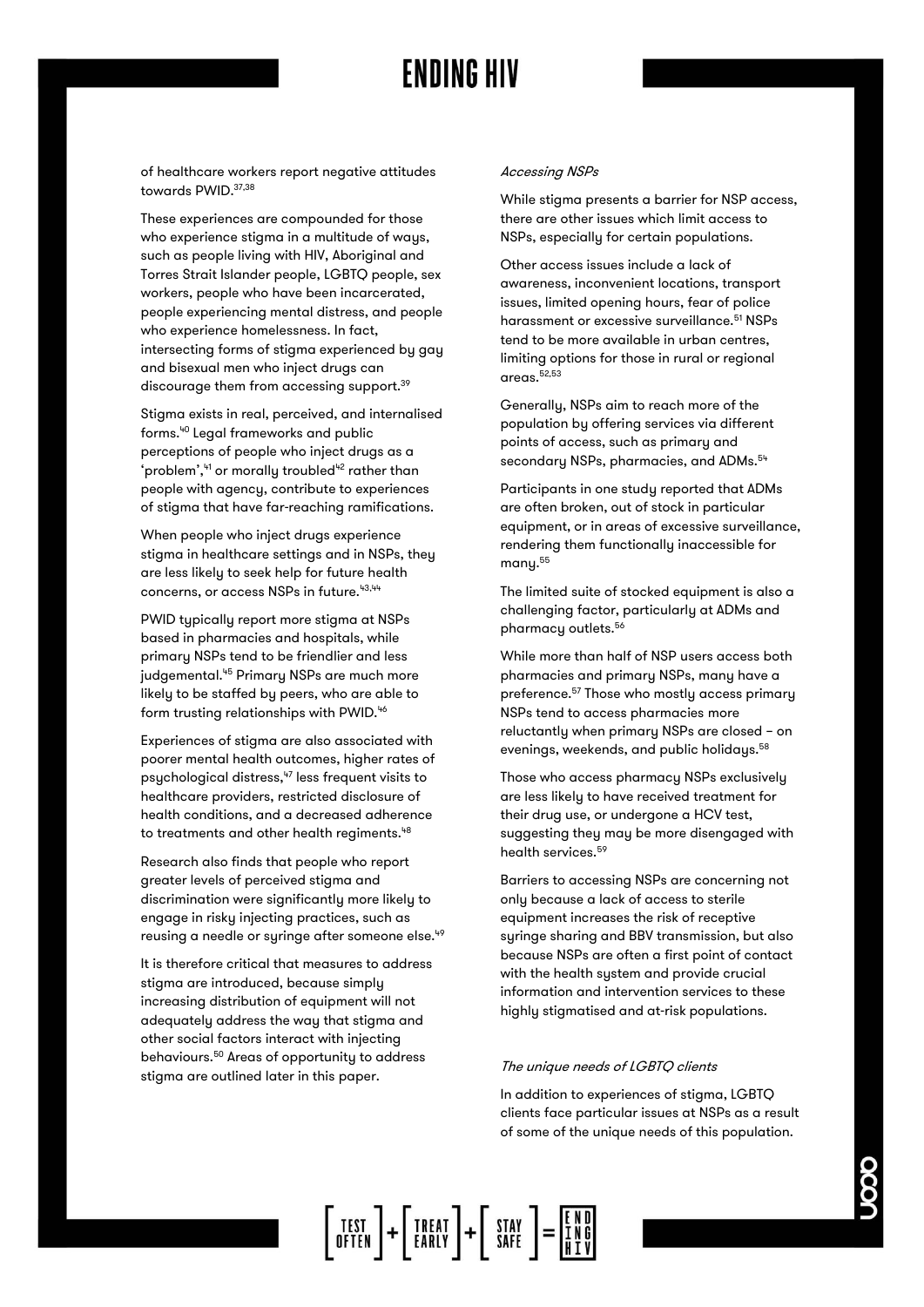Gay and bisexual men with HIV are considerably more likely than HIV negative gay and bisexual men to report injecting drug use (22.4% vs  $2.3\%$ ), $60$  and to engage in sexualised drug use, though rates of sexualised drug use among HIVnegative gay and bisexual men have been increasing.<sup>61</sup>

Research regarding sexualised drug use among men who have sex with men tends to present a strong link between methamphetamine use, risky sexual behaviours (including unprotected sex and injecting drug use), and poor health outcomes, without necessarily seeking to understand how these practices are linked, framing drug use as the primary concern.<sup>62</sup>

This over-problematising of drug use further stigmatises the men who engage in these practices, discouraging them from seeking help, and discounting their agency. NSPs therefore need to have particular understandings of sexualised drug use, and meaningful inclusion of people living with HIV, and provide for their clients accordingly.

In recent years, the number of PWID using performance and image enhancing drugs (PIEDs) has substantially increased. In NSW, 16% of PWID reported PIEDs as the drug they last injected in 2020,<sup>63</sup> up from 4% in 2009.<sup>64</sup> 51% of users under 25 reported last using PIEDs, and 59% of new initiates reported most commonly using PIEDs.<sup>65</sup>

Gay and bisexual men tend to be overrepresented in studies of PIEDs users, with one study indicating that 42% of participants were gay and bisexual men.<sup>66</sup> While gay and bisexual men are more likely to engage in regular HIV testing practices, the availability of equipment suited to PIEDs users at NSPs poses some risks of BBV transmission, especially because this population tends to be under-informed about the particular risks associated with their injecting practices, and less likely to test for HCV than other PWID. 67,68,69,70

While there is very little data on trans people using NSPs to access sterile equipment for gender affirmation practices, there is some evidence to indicate that a lack of medically prescribed gender affirming care leads some people to using hormones obtained outside of formal health structures.71,72 Of the limited data available, studies outside of Australia indicate that 20% of trans people who inject their hormones access equipment via NSPs.<sup>73</sup>

Globally, trans people are significantly more likely to have HIV. $74$  As HIV notifications data in NSW does not adequately record trans people, it is not known if this global trend is mirrored in Australia.<sup>75</sup> It is therefore important that, as well as better data collection and trans-specific HIV campaigns, NSP services are able to adapt and accommodate the needs of trans clients, including culturally safe services for Sistergirls and Brotherboys.

#### Population-based barriers to NSP access

As well as LGBTQ people, other priority populations face barriers to accessing NSPs.

The client base of NSPs is predominantly older, Anglo and male,<sup>76</sup> with evidence indicating that young people and women are more likely to access sterile equipment outside of the NSP setting, and therefore miss out on benefits such as harm reduction information, brief interventions, and referrals. 77,78,79

Much of the data collected about NSPs relates specifically to this client base, indicating large information gaps about people from culturally, ethnically, and linguistically diverse, migrant and refugee backgrounds, as well as women and young people. 80

Aboriginal and Torres Strait islander also face particular challenges discussed in a subsequent section. The compounding structural factors impacting these populations produce additional barriers to healthcare, including NSPs.

The data that we do have about women who inject drugs indicates that they tend to experience increased stigma and discrimination, including from people who use drugs, because of gendered social norms that perceive women as care givers.<sup>81</sup>

These gendered norms also tend to dictate that in heterosexual partnerships, men are the ones who control the purchase, preparation and administration of drugs, meaning women are less likely to attend NSPs.<sup>82</sup>

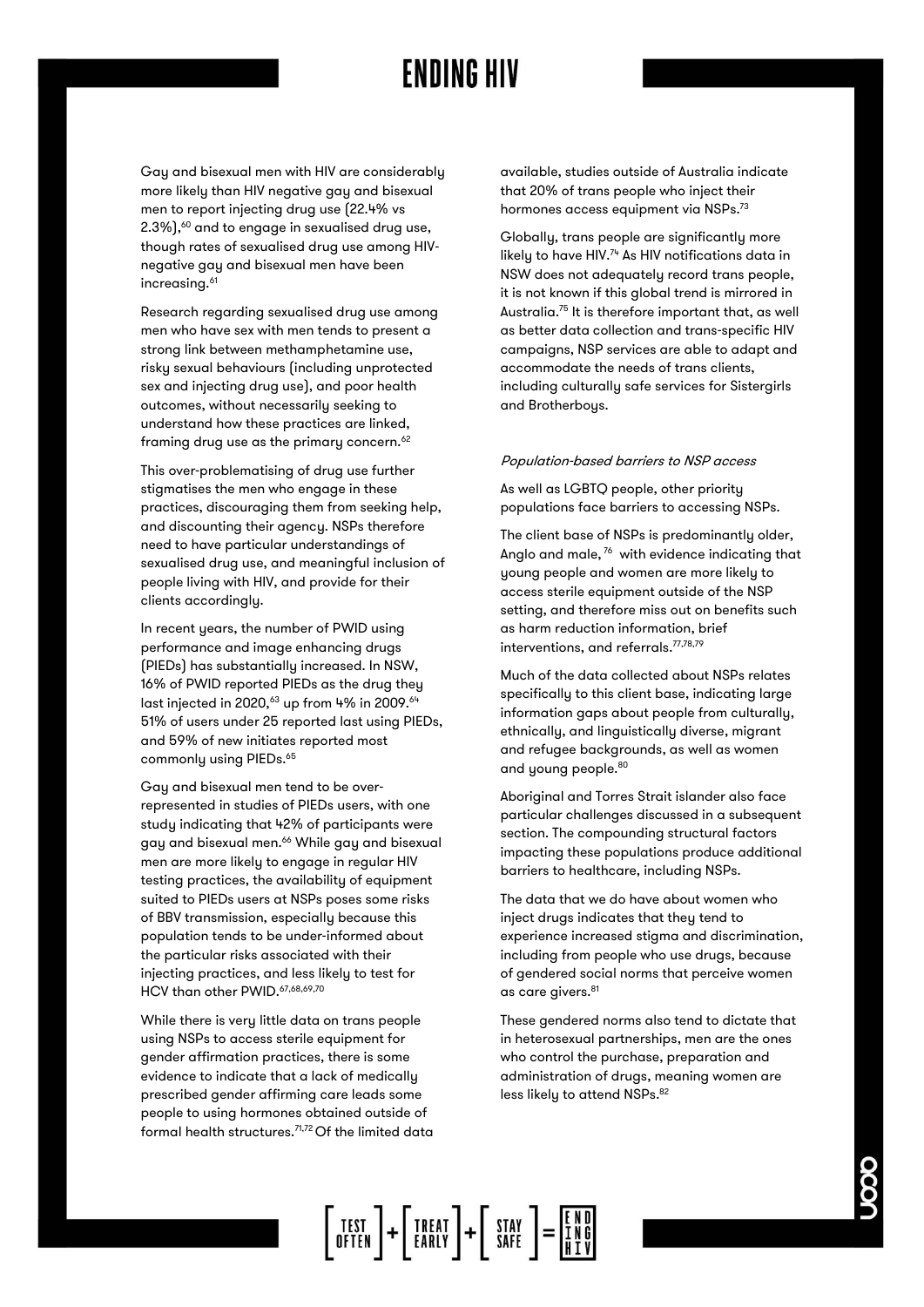Needle sharing commonly occurs between sexual partners who inject drugs, with women more likely to be injected after their partner, increasing their risk of BBV transmission.<sup>83,84</sup>

Women also experience violence and threats of violence that undermine their ability to practice safer sex and drug use, both in contexts with intimate partners, and during sex work.<sup>85</sup> It is well established that intimate partner violence is associated with poorer sexual health outcomes.<sup>86</sup>

Young people, as well as new initiates and infrequent users are also less likely to identify as people who inject drugs because of the stigma attached to this label, and as a result, they tend to not see NSPs as a service relevant to them, 87 and are less engaged with health services. 88

Younger people, new initiates, and infrequent users tend to be at higher risk of HIV and other BBV transmission because they are less informed about the risks involved, and their lack of contact with NSPs and other health services mean there are few formal opportunities to rectify this.<sup>89</sup>

#### NSP access in custodial settings

A further population where access is critically limited is among currently incarcerated people. There are no NSPs in Australian prisons, and great resistance at a governmental level to change this,<sup>90</sup> despite recommendations from researchers and policymakers alike, including within the Fifth National Hepatitis C Strategy. 91,92,93,94

Prevalence of HCV in particular is high among the prison population, with studies suggesting between 22%<sup>95</sup> to one third<sup>96</sup> of inmates have tested positive to HCV.

Sterile equipment in prisons, which is freely available at NSPs outside of custodial settings, is reported to be between \$50-350 for a single needle/syringe, with \$100-150 most commonly reported. Used needle/syringes have a reported cost of \$40, and can sometimes remain in circulation for two or three years.<sup>97</sup> Almost all people discharged from prison who reported injecting drugs in prison said they had shared injecting equipment.<sup>98</sup>

The use of used equipment is therefore done largely out of necessity in these settings, where other options are severely limited. Indeed, prisoners report other risk-mitigation strategies, such as allowing HCV-negative inmates to inject before HCV-positive people.<sup>99</sup>

#### HIV in Aboriginal and Torres Strait Islander communities

Between 2010-2018, HIV notifications decreased for Australian-born non-Indigenous people, but simultaneously increased among Aboriginal and Torres Strait Islander people.100,101 In 2020, four HIV notifications occurred in this population.<sup>102</sup>

In the goal to eliminate HIV transmission, particular consideration is therefore required to ensure that services, practices and systems are culturally safe and empowering for Aboriginal and Torres Strait Islander communities.

While the majority of new HIV notifications in Aboriginal and Torres Strait Islander populations occurs in men who have sex with men, there is a larger proportion of HIV notifications attributed to injecting drug use than in the Australian-born non-Indigenous population.<sup>103</sup>

Research also indicates that Aboriginal and Torres Strait Islander people require more information about BBV transmission and treatment, and more equipment to minimise ancillary equipment sharing. 104

Aboriginal and Torres Strait Islander people are also over-incarcerated,<sup>105</sup> and experience extreme levels of racism which has an added health burden.106,107,108,109

Much of the evidence surrounding the health disparities of Aboriginal and Torres Strait Islander people tend to focus overly on the deficits and problems, without acknowledging strengths and capabilities, thereby continuing to produce disparities in unhelpful ways.<sup>110</sup>

The NSP is an important site to reduce HIV transmissions and drug-related harm, in ways that are empowering and destigmatising.

Therefore, it is necessary to consider how the NSP service model is culturally safe for Aboriginal and Torres Strait Islander clients.

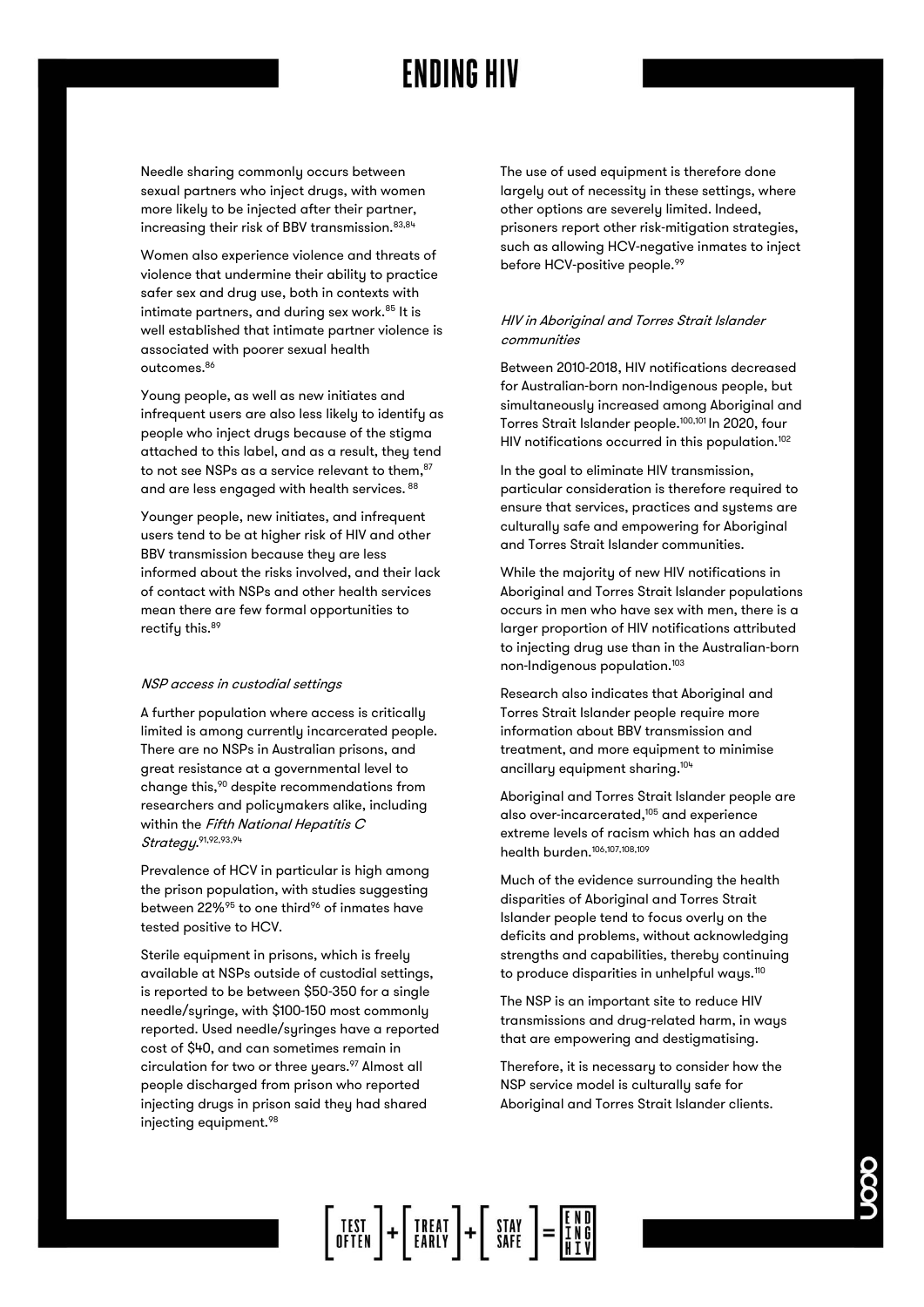#### COVID-19

The challenges presented by the impacts of the COVID-19 pandemic will continue to make themselves felt in the years to come.

So far, nationwide NSP data indicates that following a short, sharp increase in occasions of service and equipment dispensed at the beginning of the pandemic, 2020/21 saw a 30% decline in occasions of service over the last five years, and a 14% decline in per capita syringe coverage from 2019/20.<sup>111</sup>

The increase is most likely attributed to clients being recommended to take more equipment, in order to minimise unnecessary movement during lockdowns and limit the spread of COVID-19. The subsequent decrease then reflects the reduced access as a result of the pandemic and associated restrictions.<sup>112</sup>

Interview and survey research also indicate that around 12% of PWID reported greater difficulties accessing equipment since the introduction of measures related to COVID-19.<sup>113</sup>

The pandemic has also created other issues for PWID that may impact NSP services, including decreased supply, over policing relating to restrictions, and fewer treatment facilities or opportunities for interventions.114,115,116 There has also been a documented decrease in sexualised drug use among gay and bisexual men in Australia during periods of restriction, and a subsequent documented increase as restrictions eased.<sup>117</sup>

COVID-19 has presented challenges for many community health service models, including NSPs, and it is important to review data as we move out of the critical phases of the pandemic to ensure these challenges are not enduring.

#### **Areas of opportunity**

There are several areas of opportunity that, with renewed investment and interest in rights-based strategies, could further the success of NSPs and minimise the inequities produced by the social determinants of health. 118

#### Investigate new models for accessibility

Access and equity are key challenges for the distribution of sterile equipment to people who inject drugs via NSPs.

Many of the recommendations in this paper are designed to address stigma, accessibility, and equity of access for people who inject drugs and specific populations within this cohort, including LGBTQ people, Aboriginal and Torres Strait Islander people, and people who are incarcerated.

Improving the provision of sterile equipment can also be addressed by investigating options that expand the geographic reach of NSPs and their hours of operation.

This could be through funding for extended opening hours for primary NSPs, increasing availability of functioning automatic dispensing machines, and ensuring NSP services are wheelchair accessible.

ACON's Hunter branch operates an extremely effective outreach service at its NSP, allowing for clients who may be unable to travel to access equipment, and expanding the geographic reach of the service so that more clients in rural areas are able to access equipment. More detail on this service is provided in the Appendix.

Outreach models present a great opportunity to improve access, especially to clients in regional and rural areas and Aboriginal and Torres Strait Islander clients.<sup>119</sup>

It may also be worthwhile investigating the possibility of increasing primary NSP outlet coverage in areas where BBV notifications are highest or increasing. HCV notifications are highest in Murrumbidgee, Western NSW and Far West NSW LHDs, three of only four LHDs in NSW that are not serviced by any primary NSPs.<sup>120</sup>

It's also important that information provided at NSPs is accessible – whether that means it is available in easy-read, other languages, or culturally safe formats.

Finally, it's necessary to understand who is accessing NSP services in order to understand where the service gaps are. Improving collection of data, while maintaining client anonymity and responding sensitively to privacy concerns, is

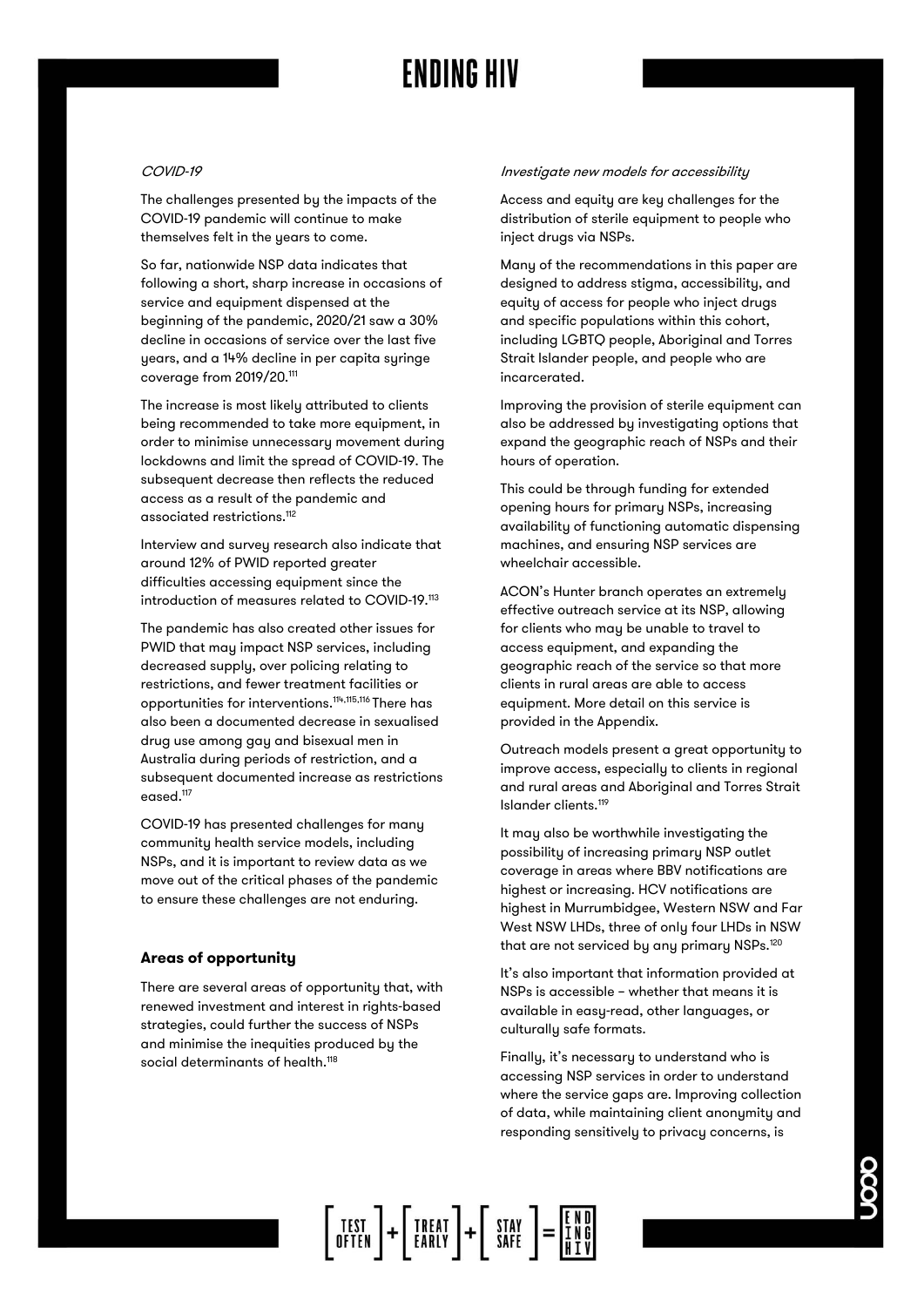therefore critical to understand who uses the NSP, and more importantly, who does not, and why.<sup>121</sup>

#### Changes to the equipment offered

Questions of access are not solely limited to the ability to access the NSP, but also the availability of certain equipment offered by the service itself.

Investigating options related to the provision of equipment provides opportunities for harm reduction and the provision of sterile equipment to those who need it.

In Canada, a trial of NSPs to provide sterile smoking equipment, such as pipes, lead to a decrease in injecting drug use and receptive needle and syringe sharing among the sample.<sup>122</sup> Investigating options such as this could have similar effects in Australia.

As the *Eighth National HIV Strategy* outlines, there are broader issues relating to noninjecting drug use and HIV prevention, including sexualised drug use among gay, bisexual and queer men (cis and trans), trans women, and non-binary people. <sup>123</sup> Such practices have historically been associated with higher rates of HIV and other STIs, though the cause or reasons for this are not clearly established and require further investigation.<sup>124</sup> There are opportunities for further harm reduction efforts in this regard, however, it is largely beyond the scope of this paper. ACON's M3THOD service, detailed in the Appendix, works to address harms experienced by people in our communities engaged in sexualised drug use, both injecting and other forms of use.

The increase of people using performance and image enhancing drugs (PIEDs), and the particular amounts and types of equipment required for cucles of these substances means that tailored harm reduction initiatives, the provision of sufficient amounts of equipment, and training for NSP staff around PIEDs use is needed to ensure safer injecting practices among these populations.<sup>125</sup>

While it may appear that PIEDs users require large volumes of equipment, causing some NSPs to put restrictions in place, studies demonstrate

that state-wide spending on this equipment is less than 1% of the total budget, meaning that the provision of enough sterile equipment does not necessarily have to come at a high cost.<sup>126</sup>

It is critical for PIEDs users, and trans people accessing NSPs for hormone therapy, that NSPs are able to provide equipment suitable for intramuscular injection.<sup>127</sup> Syringes of an appropriate size for these practices have historically been removed from NSPs to discourage methadone injection, however, this practice tends to leave populations underserviced, rather than discouraged, and has flow on effects for people using these syringes for other purposes.<sup>128</sup>

Finally, substantial budget increases are necessary to provide sufficient ancillary equipment to all NSP clients. Sharing of ancillary equipment remains consistently high, and is a risk factor for BBV transmission, and in particular the transmission of HCV.<sup>129</sup>

Ancillary equipment is not typically provided free of charge at pharmacy NSPs, and many NSPs face budget limitations in the provision of this equipment.<sup>130</sup> It is therefore critical that budget constraints and preferred suppliers are reviewed so that there is adequate and costeffective provision of free, sterile ancillary equipment across NSW. Without this, the risk of BBV transmission among people who inject drugs will persist.

**Recommendation 1: That the NSW Government increase NSP funding as a matter of priority to improve service accessibility and availability of equipment.**

#### Expand the role of peers

Peer-based services have enjoyed considerable success in a range of health service models, especially in mental health<sup>131</sup> and HIV interventions.<sup>132</sup>

The HIV sector has long operated from the fundamental guiding principle of greater and more meaningful involvement of people living with HIV (GIPA/MIPA).<sup>133</sup> This principle means

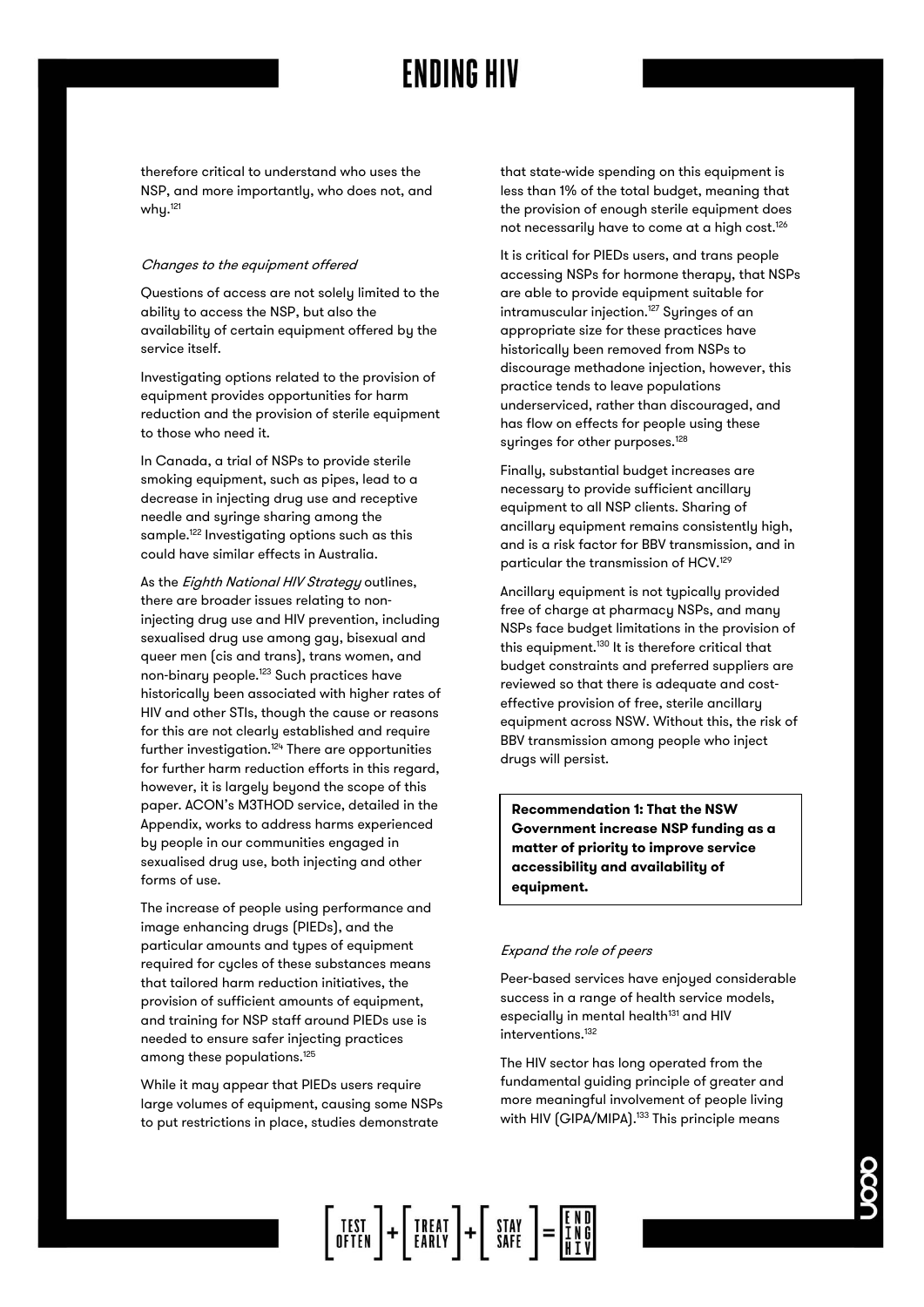NSPs that are staffed by peers are best placed to work with their populations, provide education and support, and build trusting relationships with people who inject drugs, a group that is typically stigmatised and therefore disenfranchised from accessing or engaging with health services.<sup>134</sup>

Peer oriented programs that build the capacity of the peer workforce to conduct early interventions and health service navigation should be considered.

Peers are best placed to understand the particular experiences and practices of people who inject drugs, and are therefore able to connect and reach populations who may be otherwise disengaged with such services, including Aboriginal and Torres Strait Islander people, women, young people, culturally, ethnically and linguistically diverse people, LGBTQ people, people who engage in sexualised drug use, or people who use PIEDs or other hormone injections. 135

Peers from diverse cultural backgrounds, including Aboriginal and Torres Strait Islander peers, ensure that services are culturally safe and informed.

Research indicates that community attachment and belonging is significantly associated with reduced internalised stigma, especially among networks of PWID who do not share equipment.<sup>136</sup> Communities of PWID are therefore places where harm reduction can be promoted, and stigma can be reduced through social connection.<sup>137</sup>

Risk-reduction is strongest when it harnesses the language and strategies of the populations engaging in these behaviours.<sup>138</sup> Programs and interventions have more success when they acknowledge the agency of PWID, the communities of care they operate within, and the unique circumstances of a community's patterns of drug use.<sup>139</sup>

Peers have played a critical role in informal knowledge sharing surrounding HIV prevention.<sup>140</sup> Through status sharing, techniques such as talk, test, test, trust, <sup>141</sup> U=U,<sup>142</sup> and linkage to testing and treatment, peers continue to keep each other safe and prevent HIV transmission via knowledge and information sharing.

Peer information sharing is therefore important, and especially so for new initiates. People who are new to injecting need information to prevent transmission of BBVs but are much less likely to be connected to services such as NSPs that can provide this information.<sup>143</sup> There is evidence to suggest that new initiates receive the majority of their injecting information from their peers, however, this information isn't always accurate.<sup>144</sup>

There is also strong evidence of peer information sharing and cultural competency among gay and bisexual men who engage in sexualised drug use.145,146 Programs that look to train peer leaders should be considered. Funding community organisations to implement programs that empower peers to share harm reduction strategies would strengthen peer networks and increase the reach and impact of this information.

ACON has long advocated for low threshold (pre)treatment programs that are peer-based. NSPs offer a potential site for such services, and opportunities to build health literacy. It is critical these services include LGBTQ peers, because there are specific barriers for our communities in accessing other forms of treatment.<sup>147</sup>

ACON offers several peer-based models of early intervention within our AOD services that could be upscaled and trialled in other settings. These are outlined in the Appendix.

NSPs would therefore greatly benefit from mobilising established peer networks in formal and informal ways to build upon the existing culture of information sharing by providing training to ensure harm reduction is practiced in these communities, and interventions are low threshold, non-judgemental, and understanding of community contexts.

Expanding, upskilling and professionalising the peer workforce is therefore a critical way to reduce experiences of stigma among PWID at NSPs, build trust in order to reach vulnerable

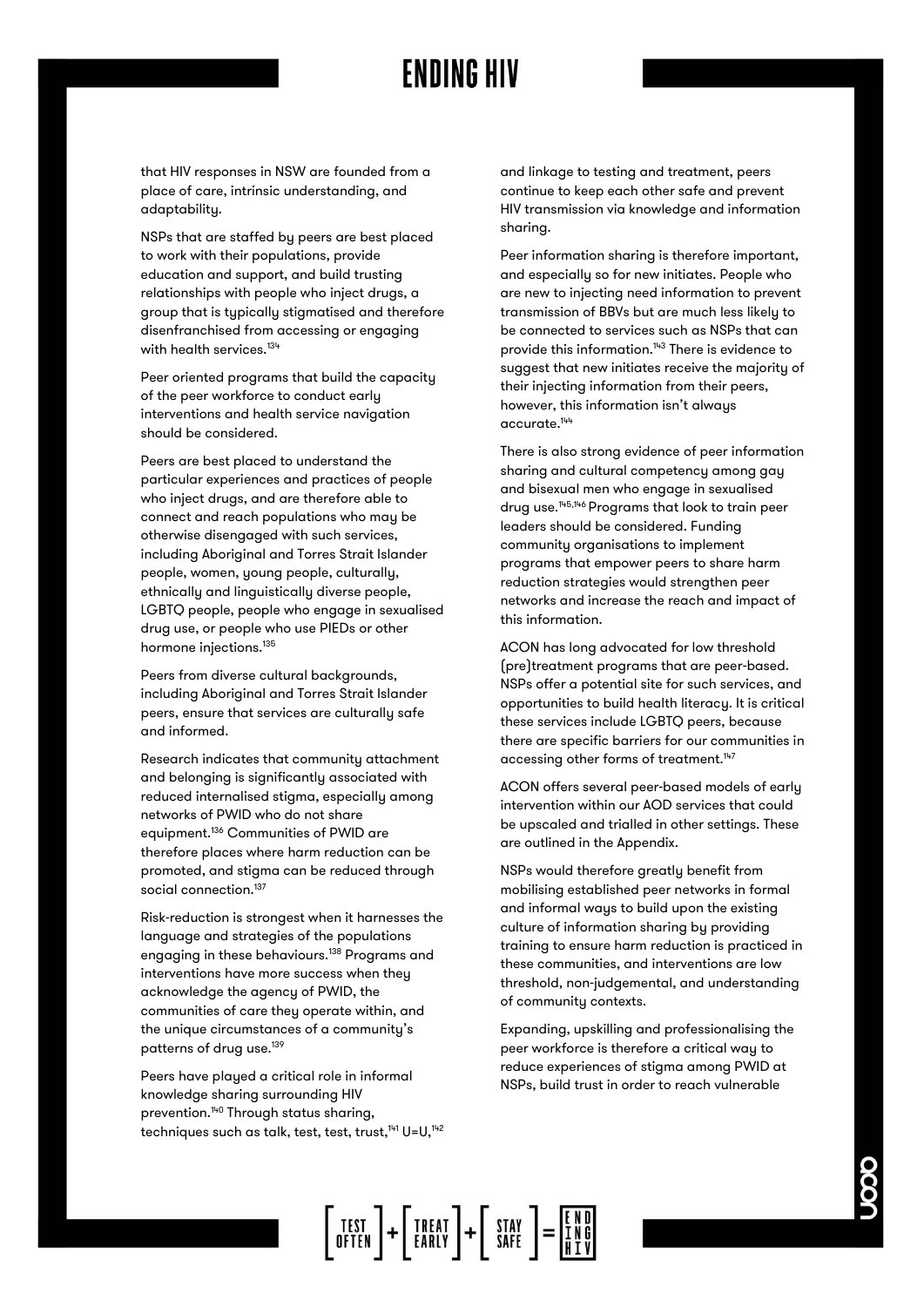**Recommendation 2: That NSPs be adequately funded and supported to expand and upskill their peer workforce.**

#### Allow the secondary distribution of sterile equipment

Legislative frameworks in NSW require modernisation to reflect advances in public health evidence and align with national policy frameworks and best practice in other Australian jurisdictions.

A critical way to expand the peer workforce, thereby reducing stigma and improving access to hard-to-reach populations, is to amend legislation to allow for secondary distribution of sterile equipment, also known as peer distribution.

In NSW, peer distribution was criminalised before HCV was named in Australia – meaning that the legislation does not account for contemporary contexts of the risks of BBV transmission in Australia.<sup>149</sup>

These laws undermine our capacity to reduce new BBV infections, and furthermore, propagate stigma by continuing to frame PWID as a problem, rather than people accessing and sharing sterile equipment and information to take control of their health and the health of their community. 150

Internationally, peer distribution has been found to achieve greater distribution of sterile equipment, reach wider populations, overcome stigma, and provide harm reduction information to critical populations.<sup>151,152</sup>

In NSW, peer distribution tends to happen informally and altruistically,<sup>153</sup> and has been documented as a way to particularly reach young people, women, and people in regional and remote areas.<sup>154</sup> As equipment is distributed through these networks, so too is information about drug treatment services, BBV prevention and treatment, and information about ancillary equipment.<sup>155,156</sup>

Currently, PWID in NSW are reticent to engage in peer distribution for fear of becoming targets of police searches and surveillance.<sup>157</sup>

Removing punitive legislation criminalising peer distribution will sanction this altruistic practice that is critical for providing equipment and information to populations that don't access NSPs. It will also help to reduce stigma by recognising the agency of PWID to care for each other and prevent BBV transmission.

The Eighth National HIV Strategy advocates for the removal of barriers surrounding peer distribution.<sup>158</sup> NSW must amend legislation surrounding secondary distribution if we are to align with national policy goals.

**Recommendation 3: That the NSW Government remove all barriers to peer distribution of sterile injecting equipment and communicate this action to support health goals around blood borne viruses.**

Special Commission of Inquiry into crystal methamphetamine and other amphetaminetype stimulants

The NSW government is yet to fully respond to the report of Special Commission of Inquiry into crystal methamphetamine and other amphetamine-type stimulants. This report provides a clear direction for policy makers, supporting harm reduction, community engagement and effective treatment options that are responsive to the needs of communities.

The NSW government should commit to reviewing and implementing these recommendations as they provide critical opportunities to address some of the issues outlined in this paper.

In particular, a whole-of-government alcohol and other drugs strategy that recognises that the use of drugs is a health issue, acknowledges the social determinants of health and drug use, and is responsive to the needs of priority populations, including LGBTQ people is urgently needed.

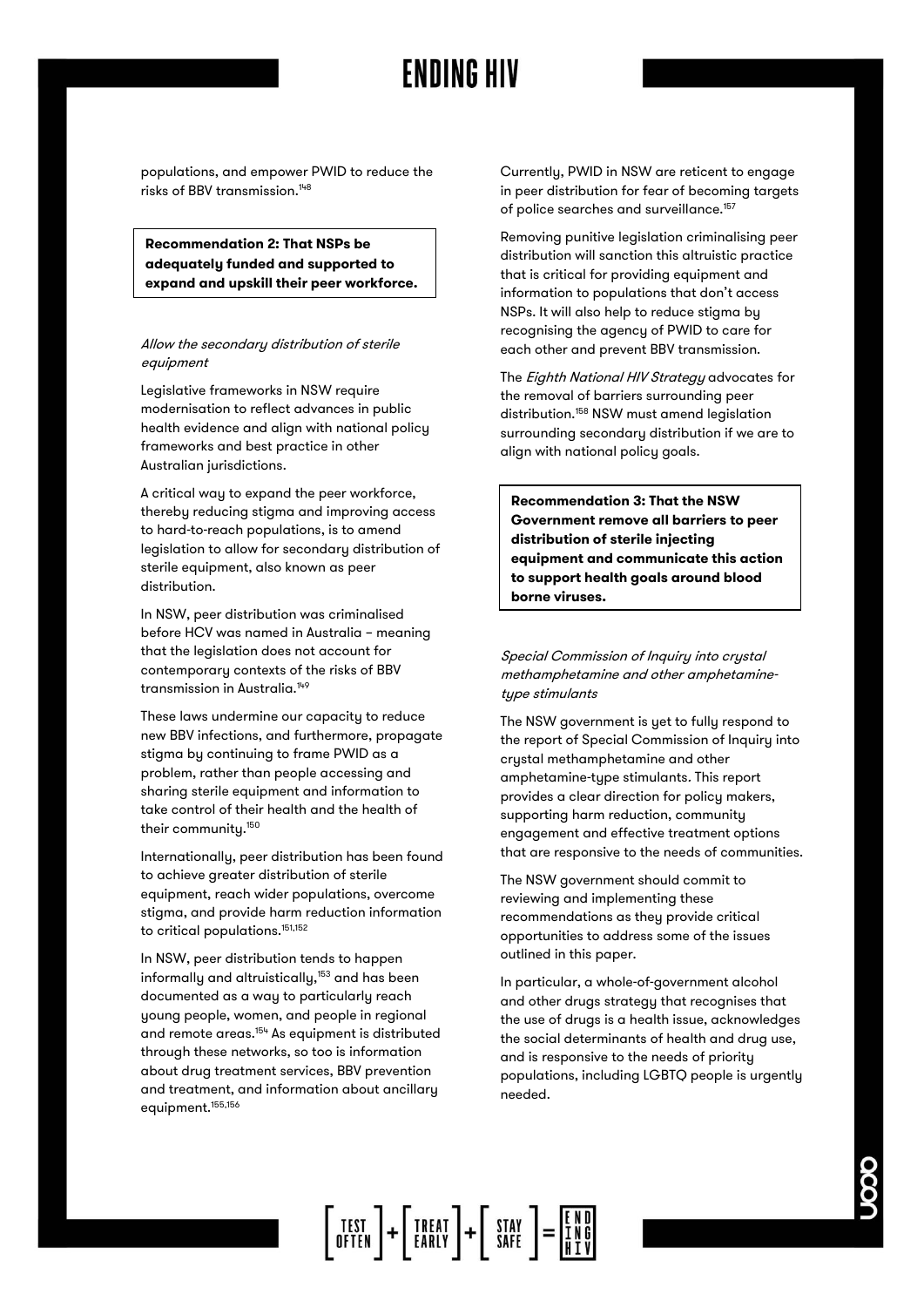This strategy must be supported by a Ministerial advisory group that has representation from:

- the academic, research, justice, health, treatment provision and drug education sectors
- Aboriginal organisations or community groups
- people with lived experience of drug use and their communities
- each of the priority populations identified in the NSW AOD policy, including LGBTQ people.<sup>159</sup>

This expertise will ensure the Strategy will provide NSW with a roadmap to effective change and renew commitments to improving health outcomes, harm reduction, and reducing BBV transmission. In its interim response to the report, the NSW government indicated its opposition to trialling an NSP in custodial settings.<sup>160</sup> However, as outlined, people who inject drugs while in prison overwhelmingly report receptive syringe sharing and are therefore at risk of BBV transmission.

There is a fear that providing sterile equipment in prisons will threaten the safety of prison staff, however, there is no evidence to support this.<sup>161</sup>

Evaluations of prison NSPs demonstrate increased institutional safety, a reduction in risk behaviour, no increase in drug consumption,<sup>162</sup> fewer drug-use related abscesses, improved infectious disease knowledge among inmates, and almost no drug overdoses.<sup>163</sup> These benefits are compromised when anonymity is not guaranteed. 164

NSW must amend legislation around the provision of sterile injecting equipment to ensure the legislation is evidence-based, not based in misguided fear, and in line with the national policy frameworks outlined in the Eighth National HIV Strategy, and the Fifth National Hepatitis C Strategy.

It is critical that NSPs have positive working relationships with local police. PWID are often reticent to access NSPs because it makes them a target of police attention, despite police guidelines expressly prohibiting police activity near NSPs.<sup>165</sup>

Police must be made aware of the guidelines in place, and partnerships with NSPs – that exist to ensure police are aware of harm reduction services and information, and not dissuading people from accessing these services – are carried through at all levels of police operation, including at the street level.

An escalation of law enforcement activity around NSPs is completely contrary to public health goals. Firm commitments are needed to reinforce good practice to ensure NSPs remain effective.

Finally, as earlier outlined, it is critical that stigma around PWID is addressed at a broad level in order to reduce its impact on healthseeking behaviours and overall wellbeing.<sup>166</sup> This is a long-term goal that must be progressively addressed.

Resources must be directed toward changing wider societal attitudes toward PWID, and this necessarily involves partnerships across government, health systems, community organisations, and peers to engage large-scale information campaigns to combat these beliefs and overall reduce health inequities among PWID.

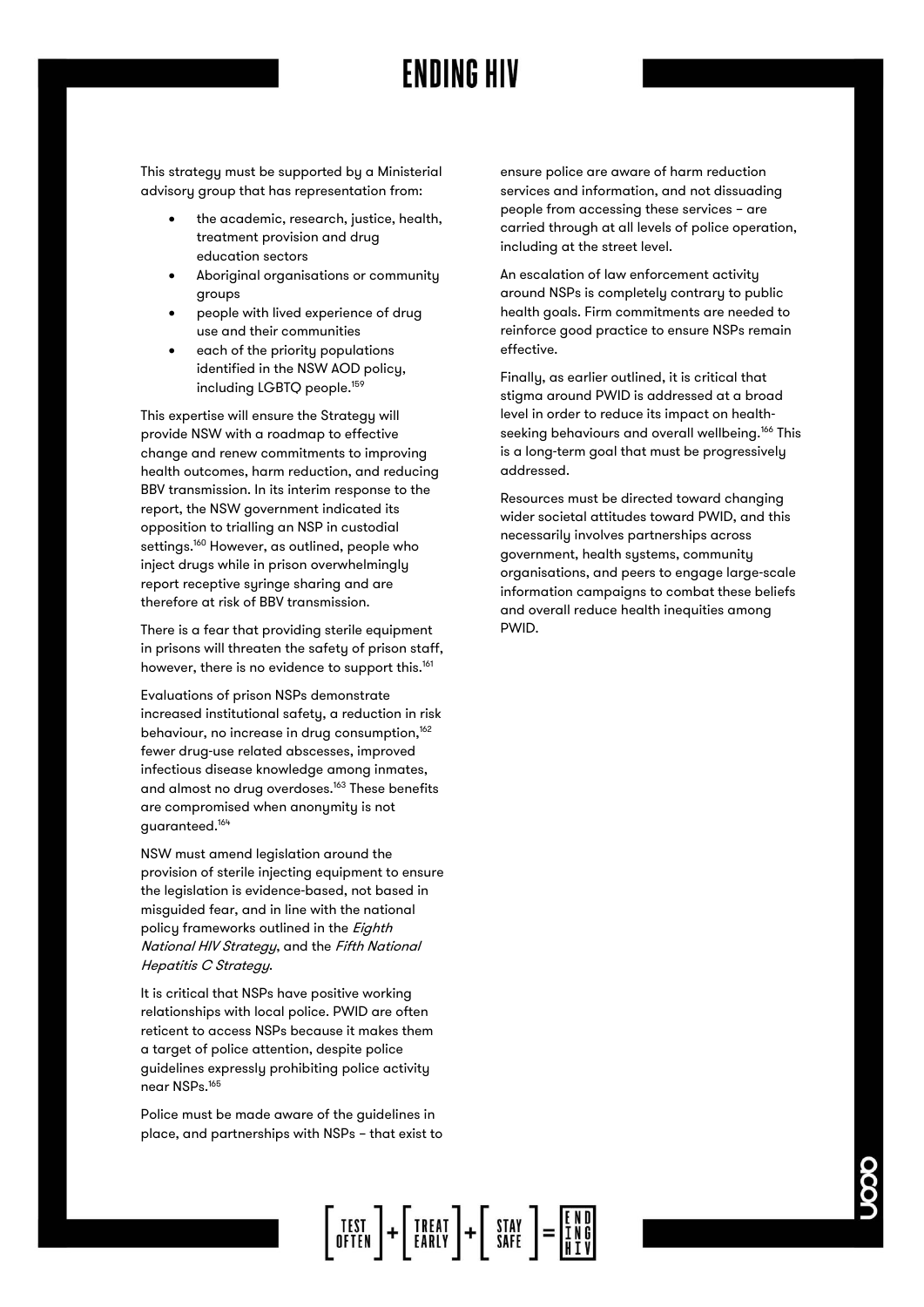**Recommendation 4: That the NSW government implement the recommendations of the Report of the Special Commission of Inquiry into crystal methamphetamine and other amphetamine-type stimulants, including:**

- **a. The implementation of a whole-ofgovernment alcohol and other drugs strategy.**
- **b. That a Ministerial Advisory Group be established to support the minister responsible for leading the development and implementation of the NSW AOD policy and Drug Action Plan.**
- **c. That the NSW Government pilot, and have independently evaluated, a needle and syringe program in one or more custodial facilities in NSW.**
- **d. That NSW Health develop and implement a project to reduce stigma.**

**Recommendation 5: That in responding to the Ice Inquiry, the NSW Government carefully review recommendations and take steps to reduce harm relating to police practice around NSPs.**

#### Invest in innovation and partnerships

While the core function of NSPs is the provision of sterile equipment, and this cannot be compromised, it's important to consider other possibilities within the NSP service model to continue its success, including investment in innovation and partnerships.

There is an opportunity to build partnerships that expand the services NSPs can provide to meet the needs of clients. For many PWID, NSPs are a first point of contact with the health system, and so offer an opportunity to provide services to an otherwise excluded population.<sup>167</sup>

NSPs offer the opportunity to 'lower the threshold' for help-seeking, and are therefore critical sites of early intervention and pre-

treatment. NSPs are best placed to do this because they are non-judgemental and build trust with clients, and they are more able to do this when they are backed by a peer workforce.

It is critical that NSPs address the whole person and the structures that affect their lives. Because factors such as stigma contribute to practices such as receptive syringe sharing, simply increasing distribution will not eliminate BBV transmission. Strategies that address stigma, including internalised stigma, must be engaged so that PWID feel more empowered and have agency over their healthcare.

NSPs urgently need to provide services that respond to clients' real-life priorities and circumstances in order to address the social determinants of health and overcome the inequities they produce.<sup>168</sup> Clients have requested services such as showers, information for parents and pregnant people, legal advice, housing services, mental health, services for sex workers, and other primary health care.<sup>169</sup>

A long-term innovation fund would ensure that opportunities for innovative, holistic care within the NSP service model could be explored, funded, and evaluated, including opportunities to upscale pilot programs, including ACON's M3THOD, which is outlined in the Appendix.

Partnerships with Aboriginal Community Controlled Health Services, youth services, women's services including sexual and reproductive health care, and LGBTQ health services, including gender affirming care, also provide opportunities to work closely with particular at-risk populations in ways that are tailored, holistic, appropriate and culturally safe, thereby increasing access, reducing stigma and improving overall health outcomes.

These organisations are also best placed to work with NSPs to provide inclusivitu training for specific populations.

NSPs also present a great opportunity to offer innovative point-of-care testing, for HIV and HCV.

Research based in the US demonstrates a high willingness among PWID to use HIV self-testing kits, especially if they are made available through NSPs.<sup>170</sup>

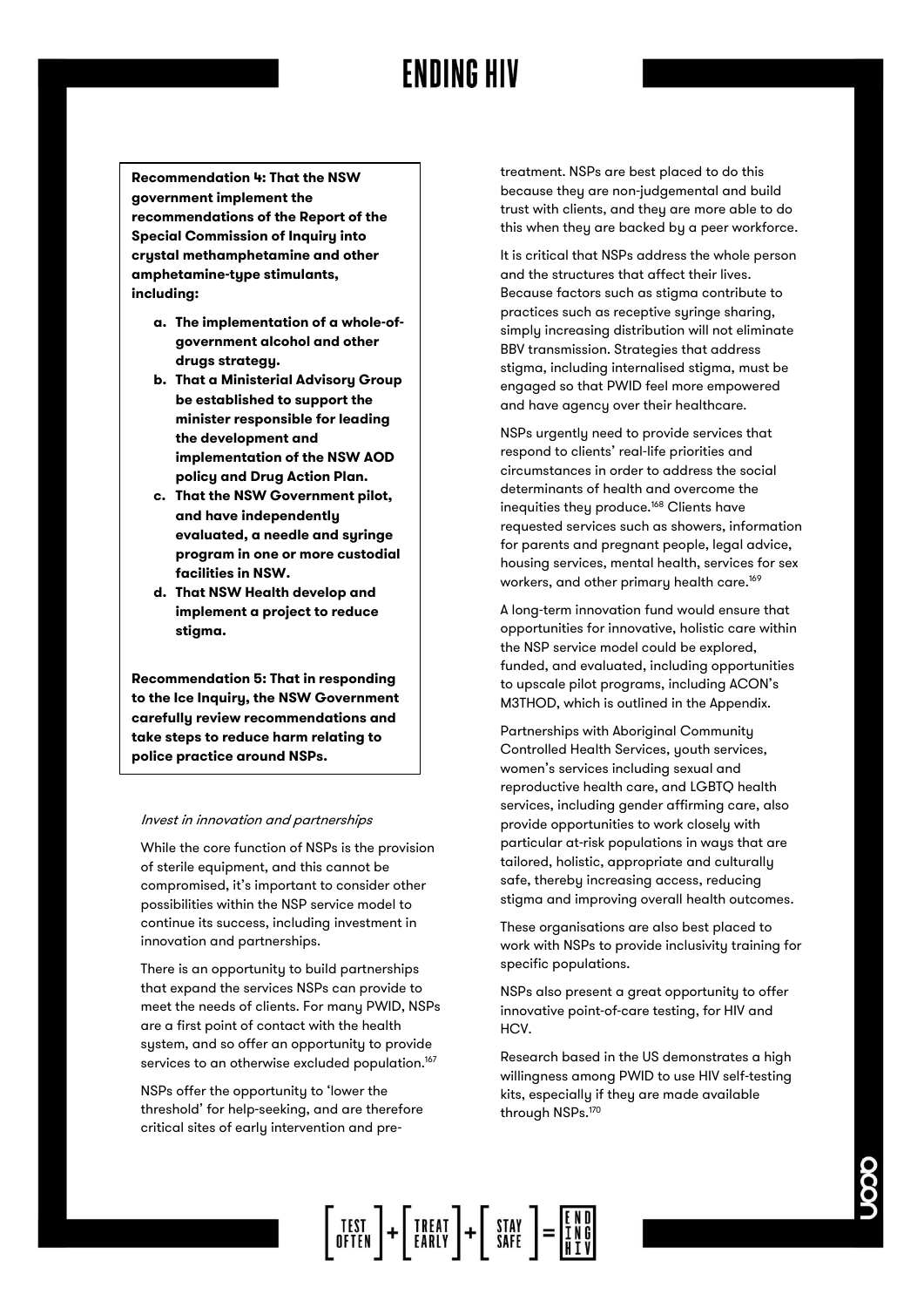In NSW, dried blood spot (DBS) testing is available both at NSPs and for take-home selftesting. These kinds of tests are most successful if they are able to effectively link people to further follow up support, <sup>171</sup> indicating that point-of-care testing may be more successful than at home options as they are able to provide referrals and linkages to further treatment. For populations such as people who inject drugs, simplified care cascades have the potential to treat the most people, but they must be rigorously evaluated to understand their efficacy.<sup>172</sup>

A recent feasibility study in NSW for point of care HCV testing in NSPs tested 174 people. Of those, 150 (86%) had a reactive result. 140 of those people (93%) underwent a point of care RNA test, and 76 (54%) tested positive. While few (5%) waited on site for their RNA results, 63% attended a follow up visit for treatment. 66% of participants in the study preferred point of care testing, and 90% supported NSP staff involvement in testing.<sup>173</sup>

These studies demonstrate that testing at NSPs and providing self-testing kits is feasible, successful at reaching people at high risk of HIV and HCV transmission and was able to engage and retain a large proportion into treatment and care. Furthermore, other studies currently underway are investigating the feasibility of providing HCV treatment with peer support at NSPs.<sup>174</sup>

These studies demonstrate the capacity of NSPs to provide effective BBV testing and treatment on site, lowering the structural barriers to such care for PWID, provided these studies are evaluated, funded effectively and NSPs are provided the resources and training to conduct these interventions effectively.

**Recommendation 6: That the NSW Government create a long-term Innovation Fund to ensure effective and community driven models of service in partnership with health, social services and research institutions are explored, funded and evaluated – and are responsive to changing drug use patterns, new technology and research.** 

**Recommendation 7: That point of care testing and treatment initiatives be resourced, upscaled, rolled out and evaluated in NSPs across NSW.** 

#### **Conclusion**

The provision of sterile injecting equipment has been a critical component of Australia's response to HIV since the 1980s and is recognised as a priority across state and federal BBV and alcohol and other drugs strategies.

Relying on the strengths of NSPs in Australia, additional innovations are needed to end HIV transmission in people who inject drugs. This paper has outlined significant opportunities to improve service delivery, reduce stigma, and end HIV transmission for all.

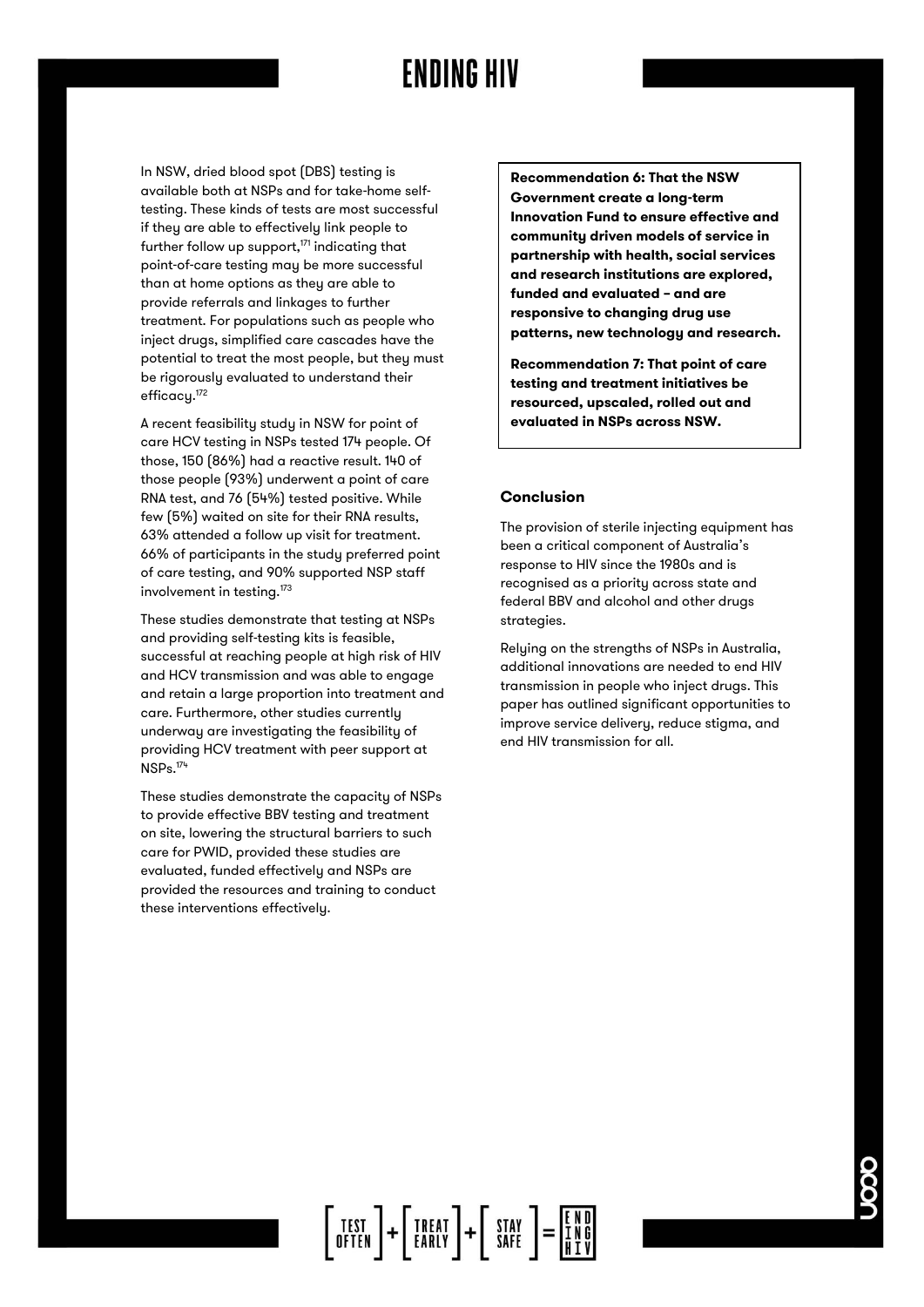### **Recommendations:**

- **1.** That the NSW Government increase NSP funding as a matter of priority to improve service accessibility and availability of equipment.
- 2. That NSPs be adequately funded and supported to expand and upskill their peer workforce.
- **3.** That the NSW Government remove all barriers to peer distribution of sterile injecting equipment and communicate this action to support health goals around blood borne viruses.
- That the NSW government implement the recommendations of the Report of the Special Commission of Inquiry into crystal methamphetamine and other amphetamine-type stimulants, including:
	- a. The implementation of a whole-of-government alcohol and other drugs strategy.
	- b. That a Ministerial Advisory Group be established to support the minister responsible for leading the development and implementation of the NSW AOD policy and Drug Action Plan.
	- c. That the NSW Government pilot, and have independently evaluated, a needle and syringe program in one or more custodial facilities in NSW.
	- d. That NSW Health develop and implement a project to reduce stigma.
- **5.** That in responding to the Ice Inquiry, the NSW Government carefully review recommendations and take steps to reduce harm relating to police practice around NSPs.
- 6. That the NSW Government create a long-term Innovation Fund to ensure effective and community driven models of service in partnership with health, social services and research institutions are explored, funded and evaluated – and are responsive to changing drug use patterns, new technology and research.
- 7. That point of care testing and treatment initiatives be resourced, upscaled, rolled out and evaluated in NSPs across NSW.

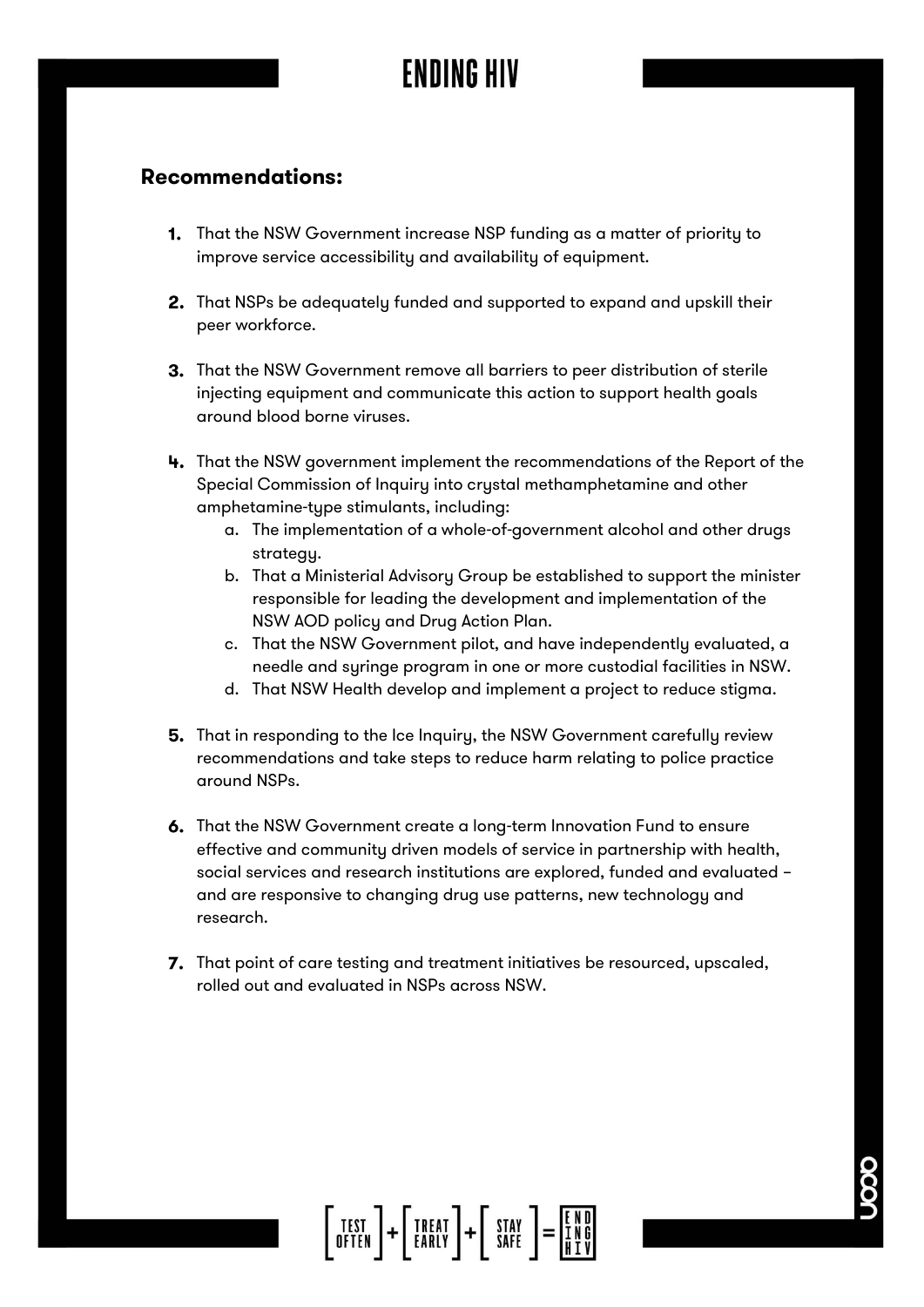### **Appendix: ACON's peer-led prevention and early intervention work for people in our communities who inject drugs**

### **ACON's NSPs**

ACON operates three NSPs in Sydney, Lismore and Newcastle.

Throughout 2020-2021 and during the COVID-19 pandemic, ACON continued to provide sterile injecting equipment to people who inject drugs.

Across all our NSP sites, we distributed over 260,000 units of equipment as well as over 5,000 condoms. Throughout the pandemic, changes were implemented to ensure social distancing and the safety of clients and staff during service.

While we saw a drop in the number of clients due to public health orders and some limitations on the services we were able to provide, we recorded over 8,000 occasions of service and over 100 referrals across the three facilities.

The NSP program substantially contributes to efforts to reduce the transmission of blood borne viruses such as HIV and HCV among people who inject drugs in NSW.

ACON's NSPs have also been supporting the NSW Ministry of Health with the DBS study, but had to temporarily pause this support as a result of restrictions related to COVID-19.

In addition, in 2017-18, ACON ran Clinic 414 in partnership with Kirketon Road Centre, assisting 57 clients, including working with five clients with complex needs to complete hepatitis C treatment. Our NSPs continue to refer clients to the Kirketon Road Centre and other local health organisation for their health needs.

ACON's NSP sites in Sydney, Newcastle and Lismore have also been part of a pilot program to dispense Naloxone, a life-saving drug that can reverse the effects of an opioid overdose.

Spearheaded by the Australian Department of Health, ACON staff were fully trained and accredited in dispensing this vital medication.

### **NSP Outreach**

ACON's NSPs also provide postal services to those unable to access our NSP sites in person.

In the Hunter region, we have implemented a new peer-led Needle and Syringe Outreach service. In 2020-21, this service delivered over 41,000 needles and syringes and other sterile injecting equipment to people in regional areas with limited or no access to existing NSP outlets.

### **M3THOD**

Devised and led by peers with lived experiences of sexualised drug use, M3THOD is a free and confidential service for gay and bisexual men (cis and trans), trans women and non-binary people who use either crystal methamphetamine or GHB in combination with sex.

M3THOD was launched in March 2022, and is a low threshold, early intervention, peer-based service that aims to break down barriers to health services by providing timely and effective peer-led support.

People can attend a M3THOD appointment either in person or over telehealth and can easily book online. Appointments with peers usually go for about 45 minutes and provide people with an opportunity to explore their relationship with party and play, learn about how they can manage their drug use, and get support for those who want to reduce or change their use.

M3THOD was devised and is delivered in partnership with NSW based alcohol and other drug and sexual health services.

M3THOD is a person-centred service, and our peers can support people who might want to learn how to stay safe and support those who may wish to change to how frequently they are using. It aims to empower people to use more safely, to make informed decisions and stay in control of their health and wellbeing.

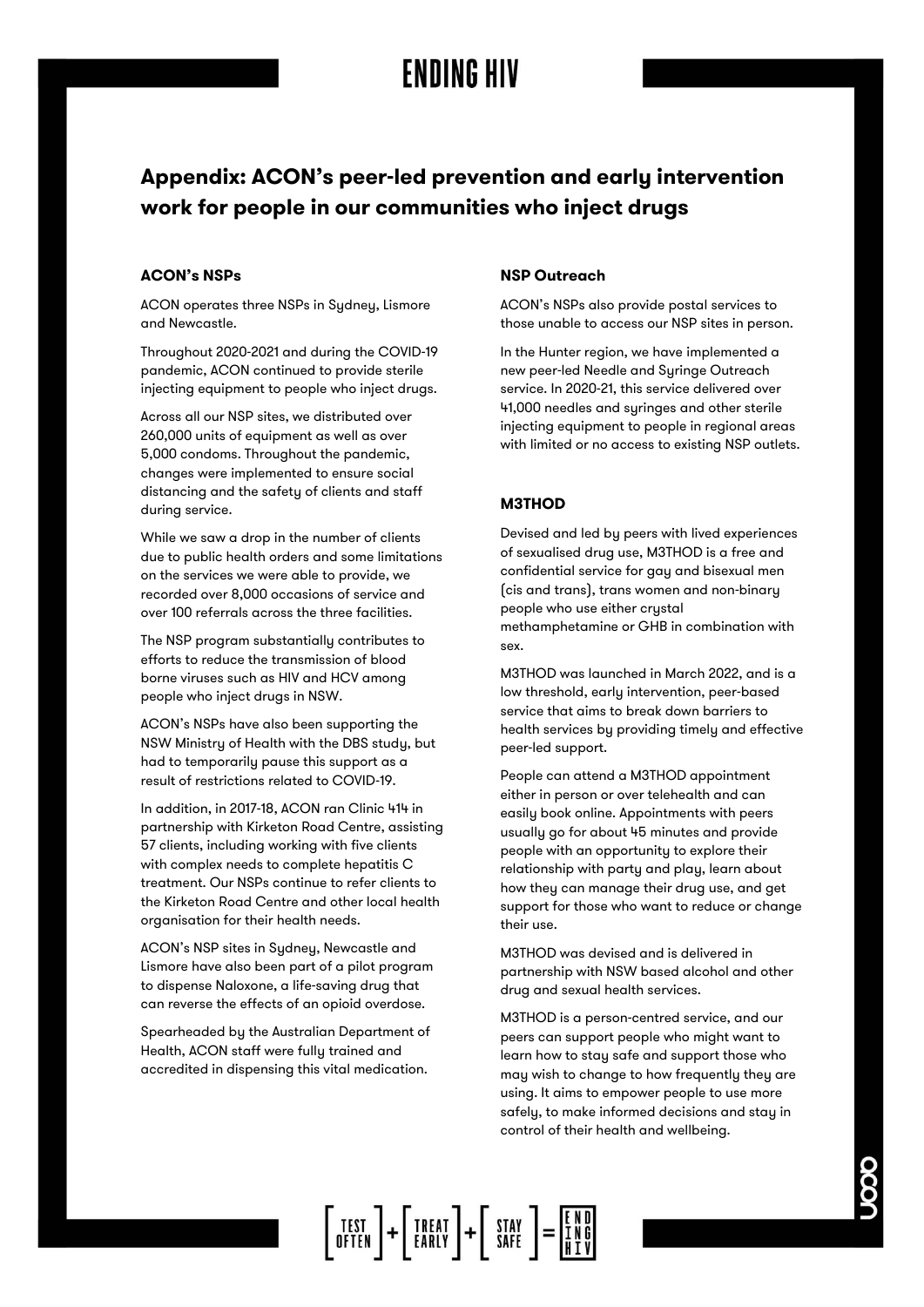### **References**

<sup>1</sup> NSW Health Centre for Population Health (2017). NSW Needle and Syringe Program Guidelines. Sydney: NSW Health. Available at: https://www1.health.nsw.gov.au/pds/ActivePDSDocuments/GL2017\_024.pdf

- $^3$ Treloar, C., Mao, L., & Wilson, H. (2016). Beyond equipment distribution in Needle and Syringe Programmes: an exploratory analysis of blood-borne virus risk and other measures of client need. Harm reduction journal, 13(1), 1-8.
- <sup>4</sup> Commonwealth Department of Health (2018a) *The Eighth National HIV Strategy.* Canberra: Commonwealth of Australia,

 $^5$  Commonwealth Department of Health (2018b) *The Fifth National Hepatitis C Strategy*. Canberra: Commonwealth of Australia

<sup>6</sup> Commonwealth Department of Health (2017) National Drug Strategy 2017-2026. Canberra: Commonwealth of Australia

 $^7$  NSW Ministry of Health (2021). NSW HIV Strategy 2021-2025. Sydney: NSW Ministry of Health.

<sup>8</sup> Howard, D. (2020). Report of the Special Commission of Inquiry into crystal methamphetamine and other amphetamine-type stimulants. Sydney: NSW Government. Available at:

[https://www.dpc.nsw.gov.au/publications/special-commissions-of-inquiry/the-special-commission-of-inquiry-into-the](https://www.dpc.nsw.gov.au/publications/special-commissions-of-inquiry/the-special-commission-of-inquiry-into-the-drug-ice/)[drug-ice/](https://www.dpc.nsw.gov.au/publications/special-commissions-of-inquiry/the-special-commission-of-inquiry-into-the-drug-ice/)

9 Australian National Council on Drugs (2013). ANCD position paper: needle and syringe programs. Canberra: Australian National Council on Drugs.

<sup>10</sup> Commonwealth Department of Health (2017)

<sup>11</sup> ACON (2019). ACON Submission to NSW Special Commission of Inquiry into the Drug 'Ice'. Sydney: ACON.

<sup>12</sup> ACON (2019)

<sup>13</sup> ACON (2020a). Drug Harm Reduction and Treatment: Opportunities to improve outcomes for our communities: ACON Position Paper. Sydney: ACON

<sup>14</sup> NSW Ministry of Health (2021).

<sup>15</sup> ACON (2020a)

<sup>16</sup> The Kirby Institute (2018). HIV, viral hepatitis and sexually transmissible infections in Australia: annual surveillance report 2018. Sydney: Kirby Institute, UNSW Sydney.

<sup>17</sup> NSW Health Centre for Population Health (2017).

<sup>18</sup> ACON (2020b). Needle and Syringe Program. Available at[: https://www.acon.org.au/what-we-are-here-for/alcohol](https://www.acon.org.au/what-we-are-here-for/alcohol-drugs/#needle-syringe-program)[drugs/#needle-syringe-program](https://www.acon.org.au/what-we-are-here-for/alcohol-drugs/#needle-syringe-program)

Australian National Council on Drugs (2013), p.10

 $^{20}$  Treloar, C., & Fraser, S. (2007). Public opinion on needle and syringe programmes: Avoiding assumptions for policy and practice. Drug and Alcohol Review, 26(4), 355-361.

<sup>21</sup> Kwon, J. A., Anderson, J., Kerr, C. C., Thein, H. H., Zhang, L., Iversen, J., ... & Wilson, D. P. [2012]. Estimating the costeffectiveness of needle-syringe programs in Australia. AIDs, 26(17), 2201-2210.

<sup>22</sup> Fernandes, R. M., Cary, M., Duarte, G., Jesus, G., Alarcão, J., Torre, C., ... & Carneiro, A. V. (2017). Effectiveness of needle and syringe Programmes in people who inject drugs-An overview of systematic reviews. BMC public health, 17(1), 1-15.

<sup>23</sup> Australian National Council on Drugs (2013)

 $2^{4}$  Geddes, L., Iversen, J and Maher, L. (2020). *New South Wales Needle and Syringe Program Enhanced Data* Collection Report 2016-2020, The Kirby Institute, UNSW Sydney.

<sup>25</sup> Treloar & Fraser (2007), p. 360

<sup>26</sup> Treloar & Fraser (2007), p. 360

<sup>27</sup> Brener, L., Broady, T., Cama, E., Hopwood, M., Byrne, J., & Treloar, C. (2021). Positive effects of community attachment on internalised stigma and wellbeing among people who inject drugs. International Journal of Drug Policy, <sup>97</sup>, 103323.

 $^{28}$  Solar O, Irwin A. (2010) *A conceptual framework for action on the social determinants of health.* Social Determinants of Health Discussion Paper 2 (Policy and Practice).

<sup>29</sup> Solar and Irwin (2010)

<sup>30</sup> Kwon et al. (2012)

31 NSW Ministry of Health (2020a). NSW HIV Strategy 2016-2020: Quarter 4 and Annual 2020 Data report. Sydney: NSW Ministry of Health

<sup>32</sup> NSW Ministry of Health (2020a)

<sup>33</sup> NSW Ministry of Health (2020b). *NSW Hepatitis B and Hepatitis C Strategies 2014-2020 Data Report: 2020 Annual* Data Report. Sydney: NSW Ministry of Health.



<sup>&</sup>lt;sup>2</sup> Commonwealth Department of Health (2019) National Framework for Alcohol, Tobacco and Other Drug Treatment 2019-2029. Canberra: Commonwealth of Australia.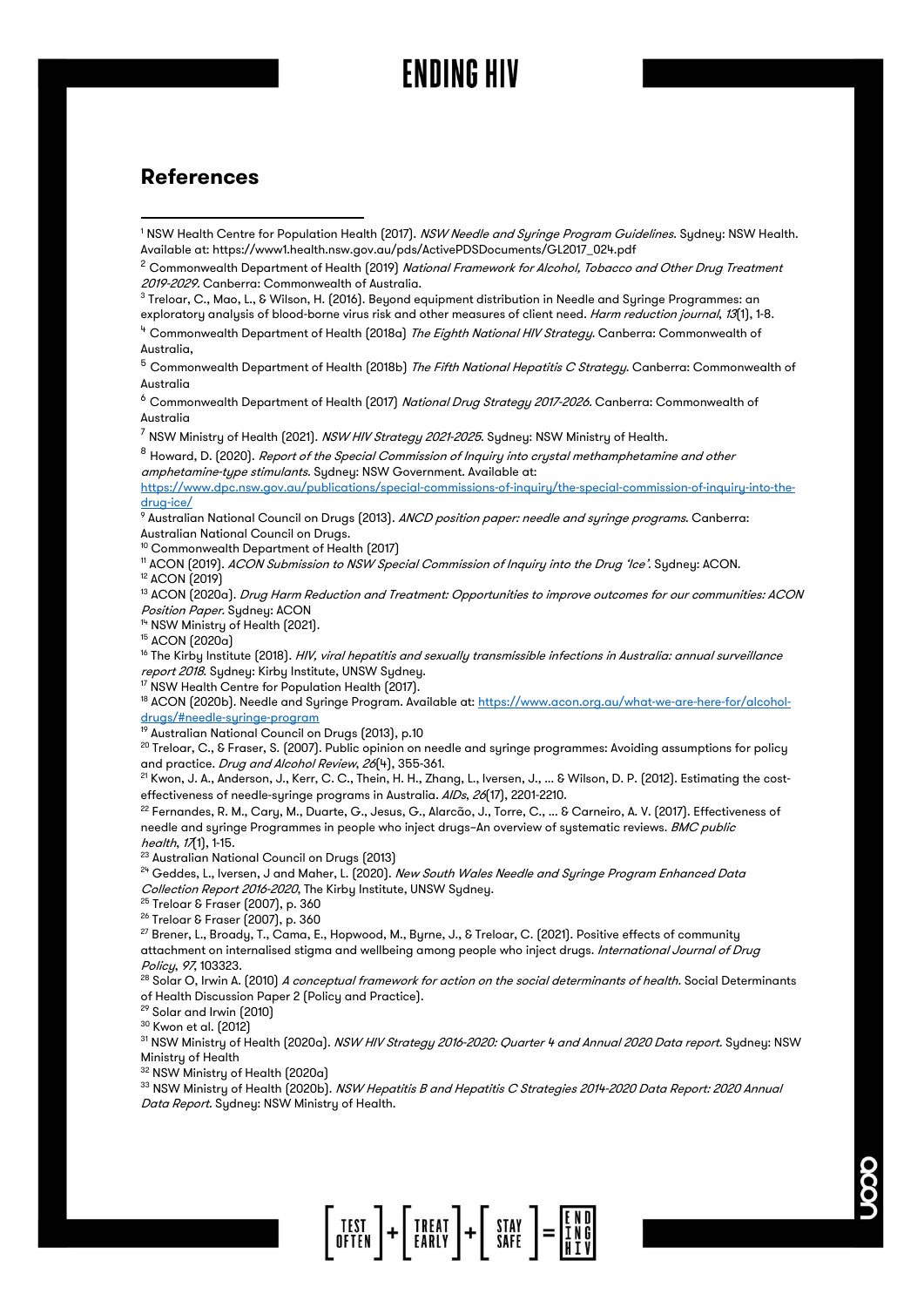#### 34 NSW Ministry of Health (2020b).

<sup>35</sup> Power, J., Amir, S., Brown, G., Rule, J., Johnson, J., Lyons, A., Bourne, A. and Carman, M., (2019). *HIV Futures 9:* Quality of Life Among PLHIV in Australia, monograph series number 116, The Australian Research Centre in Sex, Health and Society, La Trobe University, Melbourne, Australia. Available at https://www. latrobe.edu.au/\_\_data/assets/pdf\_file/0007/1058614/HIV-Futures-9.pdf

 $^{36}$  Treloar, C., Rance, J., Yates, K., & Mao, L. (2016). Trust and people who inject drugs: The perspectives of clients and staff of Needle Syringe Programs. International Journal of Drug Policy, 27, 138-145.

37 UNSW, (2020). Stigma Indicators Monitoring Project Project Summary Phase 2. Available at

http://unsworks.unsw.edu.au/ fapi/datastream/unsworks:67264/bin4ac1279b-124f-4839-a4e3-

890939c11f43?view=true&xy=01

 $38$  Delhomme, F., Mackie, B. (2020) *Ending HIV-related Stigma for All*. Sydney: ACON.

<sup>39</sup> Schroeder, S. E., Bourne, A., Doyle, J., Stoove, M., Hellard, M., & Pedrana, A. (2022). "It's not just the hit itself": the social practice of injecting drug use among gay and bisexual men in Australia. International Journal of Drug Policy, <sup>103</sup>, 103642.

<sup>40</sup> Wilson, H., Brener, L., Mao, L., & Treloar, C. (2014). Perceived discrimination and injecting risk among people who inject drugs attending Needle and Syringe Programmes in Sydney, Australia. Drug and Alcohol Dependence, 144, 274-278.

<sup>41</sup> Lancaster, K., Seear, K., & Treloar, C. (2015). Laws prohibiting peer distribution of injecting equipment in Australia: A critical analysis of their effects. International Journal of Drug Policy, 26(12), 1198-1206.

42 Australian National Council on Drugs (2013), p. 5

<sup>43</sup> Australian National Council on Drugs (2013), p. 14

<sup>44</sup> Treloar, C., & Cao, W. (2005). Barriers to use of Needle and Syringe Programmes in a high drug use area of Sydney, New South Wales. International Journal of Drug Policy, 16(5), 308-315.

<sup>45</sup> Carruthers, S. (2018). N*eedle and Syringe Programs in Australia: Peer-led Best Practice*. Australian Injecting and Illicit Drug Users League: Canberra

<sup>46</sup> Australian National Council on Drugs (2013), p. 8

<sup>47</sup> Brener et al. (2021)

<sup>48</sup> Wilson et al. (2014), p. 274

<sup>49</sup> Wilson et al. (2014), p. 276

 $50$  Treloar, C., Mao, L., & Wilson, H. (2016). Beyond equipment distribution in Needle and Syringe Programmes: an exploratory analysis of blood-borne virus risk and other measures of client need. Harm reduction journal, 13(1), 1-8. <sup>51</sup> Treloar & Cao (2005)

52 Brener, L, Bryant, J, Cama, E, Pepolin, L & Harrod, M.E. (2018) Patterns of Peer Distribution of Injecting Equipment at an Authorized Distribution Site in Sydney, Australia. Substance Use & Misuse, 53:14, 2405-2412, DOI: 10.1080/10826084.2018.1480039

 $53$  Newland, J., Newman, C., & Treloar, C. (2016). "We get by with a little help from our friends": small-scale informal and large-scale formal peer distribution networks of sterile injecting equipment in Australia. International Journal of Drug Policy, 34, 65-71.

 $^{54}$  Bryant, J., Topp, L., Hopwood, M., Iversen, J., Treloar, C., & Maher, L. (2010). Is point of access to needles and syringes related to needle sharing? Comparing data collected from pharmacies and needle and syringe programs in south‐east Sydney. Drug and Alcohol Review, 29(4), 364-370.

<sup>55</sup> Carruthers (2018)

<sup>56</sup> Kwon, J. A., Iversen, J., Maher, L., Law, M. G., & Wilson, D. P. (2009). The impact of needle and syringe programs on HIV and HCV transmissions in injecting drug users in Australia: a model-based analysis. JAIDS Journal of Acquired Immune Deficiency Syndromes, 51(4), 462-469.

<sup>57</sup> Bryant et al. (2010)

<sup>58</sup> Carruthers (2018)

<sup>59</sup> Bryant et al. (2010), p. 367

 $^{60}$  Chan, C., Broady, T., Bavinton, B., Mao, L., Bear, B., Mackie, B., Power, C., Fraser, N., Prestage, G., & Holt, M. (2020). Gay Community Periodic Survey: Sydney 2020. Sydney: Centre for Social Research in Health, UNSW Sydney. <http://doi.org/10.26190/5eec119ec82fc>

<sup>61</sup> Hegazi, A., Lee, M. J., Whittaker, W., Green, S., Simms, R., Cutts, R., ... & Pakianathan, M. R. (2017). Chemsex and the city: sexualised substance use in gay bisexual and other men who have sex with men attending sexual health clinics. International journal of STD & AIDS, 28(4), 362-366.

<sup>62</sup> Bryant, J., Hopwood, M., Dowsett, G. W., Aggleton, P., Holt, M., Lea, T., ... & Treloar, C. (2018). The rush to risk when interrogating the relationship between methamphetamine use and sexual practice among gay and bisexual men. International Journal of Drug Policy, <sup>55</sup>, 242-248.

<sup>63</sup> Geddes, Iversen and Mayer (2020), p. 13

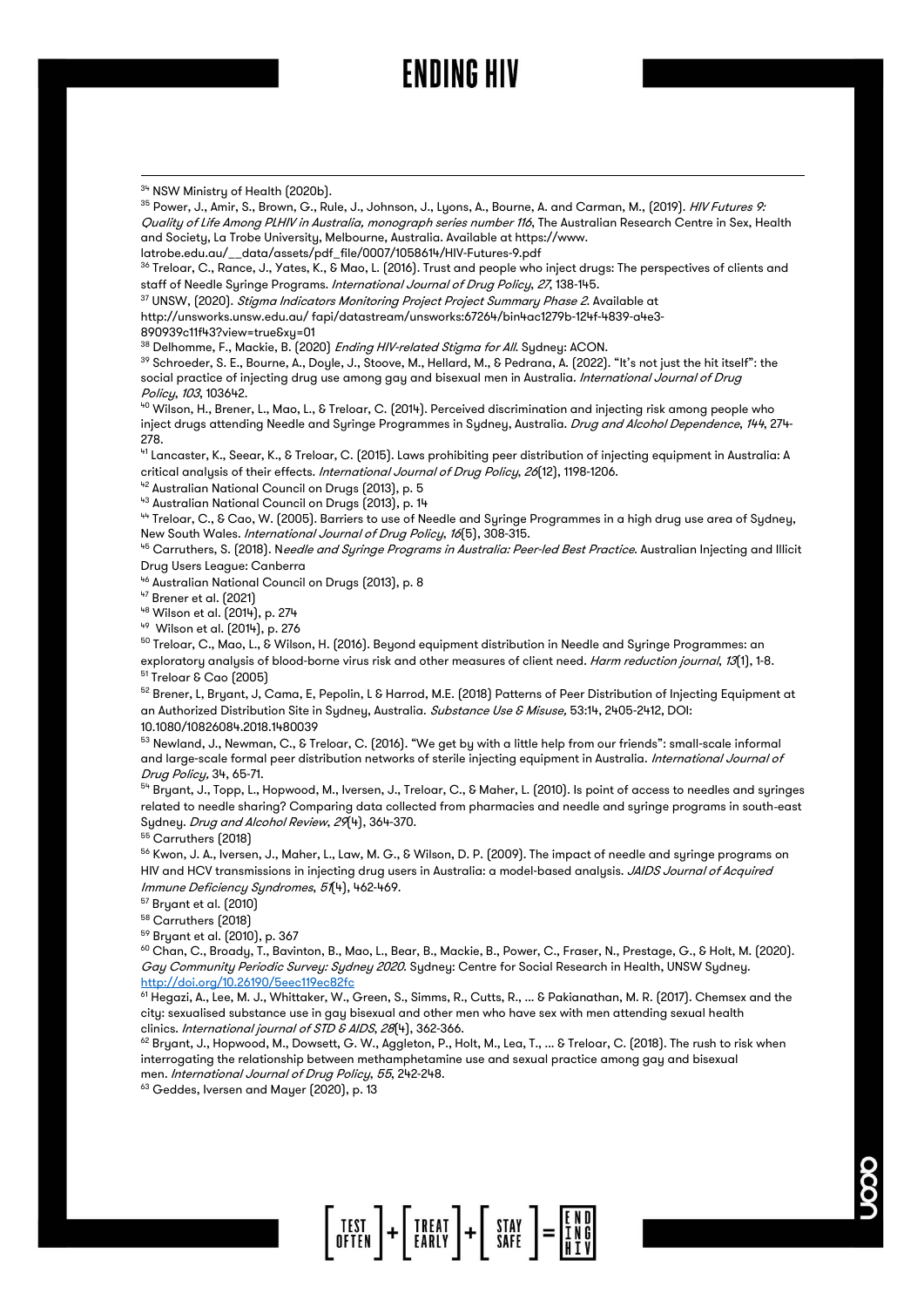<sup>66</sup> van Beek & Chronister (2015)

<sup>67</sup> van Beek & Chronister (2015)

 $^{68}$  Iversen, J., Hope, V. D.,  $\rm \hat{S}$  McVeigh, J. (2016). Access to needle and syringe programs by people who inject image and performance enhancing drugs. International Journal of Drug Policy, <sup>31</sup>, 199-200.

<sup>69</sup> Larance, B., Degenhardt, L., Copeland, J., & Dillon, P. (2008). Injecting risk behaviour and related harm among men who use performance-and image-enhancing drugs. Drug and alcohol review, 27(6), 679-686.

<sup>70</sup> Van de Ven, K., Maher, L., Wand, H., Memedovic, S., Jackson, E., & Iversen, J. (2018). Health risk and health seeking behaviours among people who inject performance and image enhancing drugs who access needle syringe programs in Australia. Drug and Alcohol Review, 37(7), 837-846.

71 World Health Organisation (2015). Policy brief: Transgender people and HIV. Geneva: WHO.

 $72$  Rotondi, N. K., Bauer, G. R., Scanlon, K., Kaay, M., Travers, R., & Travers, A. (2013). Nonprescribed hormone use and self-performed surgeries: "do-it-yourself" transitions in transgender communities in Ontario, Canada. American journal of public health, <sup>103</sup>(10), 1830-1836.

 $73$  Rotondi et al. (2013)

 $^{74}$  Stutterheim SE, van Dijk M, Wang H, Jonas KJ (2021) The worldwide burden of HIV in transgender individuals: An updated systematic review and meta-analysis. PLoS ONE16(12): e0260063. https://doi.org/10.1371/journal. pone.0260063

 $^{75}$  Stardust, Z., Cook, T., Hopkins, L., Gray, J., Olsen, K., (2017). Effective and Meaningful Inclusion of Trans and Gender Diverse People in HIV Prevention. Sydney: ACON and PASH.tm.

<sup>76</sup> Newland, Newman & Treloar (2016), p. 66

 $77$  Geddes, Iversen and Mayer (2020)

<sup>78</sup> Iversen, J. , Page, K. , Madden, A. & Maher, L. (2015). HIV, HCV, and Health-Related Harms Among Women Who Inject Drugs. JAIDS Journal of Acquired Immune Deficiency Syndromes, 69, S176-S181. doi: 10.1097/QAI.000000000000659.  $^{79}$  Brener, L., Spooner, C., & Treloar, C. (2010). Preventing transitions to injecting amongst young people: What is the role of Needle and Syringe Programmes?. International Journal of Drug Policy, 21(3), 160-164. <sup>80</sup> Treloar & Cao (2005)

<sup>81</sup> Iversen, J. , Page, K. , Madden, A. & Maher, L. (2015). HIV, HCV, and Health-Related Harms Among Women Who Inject Drugs. JAIDS Journal of Acquired Immune Deficiency Syndromes, 69, S176-S181. doi: 10.1097/QAI.0000000000000659. <sup>82</sup> Iverson et al. (2015), p. 177

 $^{83}$  Bryant, J., Brener, L., Hull, P., & Treloar, C. (2010). Needle sharing in regular sexual relationships: an examination of serodiscordance, drug using practices, and the gendered character of injecting. Drug and Alcohol Dependence, 107(2-3), 182-187.

84 Iverson et al. (2015), p. 177

<sup>85</sup> Iverson et al. (2015), p. 176

86 Coker, A. L. (2007). Does physical intimate partner violence affect sexual health? A systematic review. Trauma, Violence, & Abuse, 8(2), 149-177.

87 Brener, Spooner & Treloar (2010)

88 Brener, Spooner & Treloar (2010)

89 Brener, Spooner & Treloar (2010)

 $90$  NSW Government (2020). Interim NSW Government response to the Special Commission of Inquiry into the Drug "Ice". Sydney: NSW Government. Available at[: https://www.dpc.nsw.gov.au/assets/dpc-nsw-gov-au/publications/The-](https://www.dpc.nsw.gov.au/assets/dpc-nsw-gov-au/publications/The-Drug-ice-1546/01-Interim-NSW-Government-response-to-the-Special-Commission-of-Inquiry-into-the-Drug-Ice.pdf)[Drug-ice-1546/01-Interim-NSW-Government-response-to-the-Special-Commission-of-Inquiry-into-the-Drug-Ice.pdf](https://www.dpc.nsw.gov.au/assets/dpc-nsw-gov-au/publications/The-Drug-ice-1546/01-Interim-NSW-Government-response-to-the-Special-Commission-of-Inquiry-into-the-Drug-Ice.pdf) <sup>91</sup> Howard, (2020)

<sup>92</sup> Australian National Council on Drugs (2013), p. 23

 $^{93}$  Treloar C, McCredie L, Lloyd AR (2016) The Prison Economy of Needles and Syringes: What Opportunities Exist for Blood-bornee Virus Risk Reduction When Prices Are so High? PLoS ONE11 [9]: e0162399.

doi:10.1371/journal.pone.0162399

<sup>94</sup> Commonwealth Department of Health (2018b), p. 23

 $^{95}$  Australian Institute of Health and Welfare. (2019). *The health of Australia's prisoners 2018*. Canberra: AIHW, p. 49 <sup>96</sup> Treloar, McCredie & Lloyd (2016),

<sup>97</sup> Treloar, McCredie & Lloyd (2016), pp. 6-7

<sup>98</sup> Australian Institute of Health and Welfare. (2019), p. 99

 $^{\circ\circ}$  Lafferty, L., Rance, J., & Treloar, C. (2018). Who goes first? Understanding hepatitis C risk among injecting networks in the prison setting. Drug and alcohol dependence, 183, 96-101.

<sup>100</sup> NSW Ministry of Health (2020a)

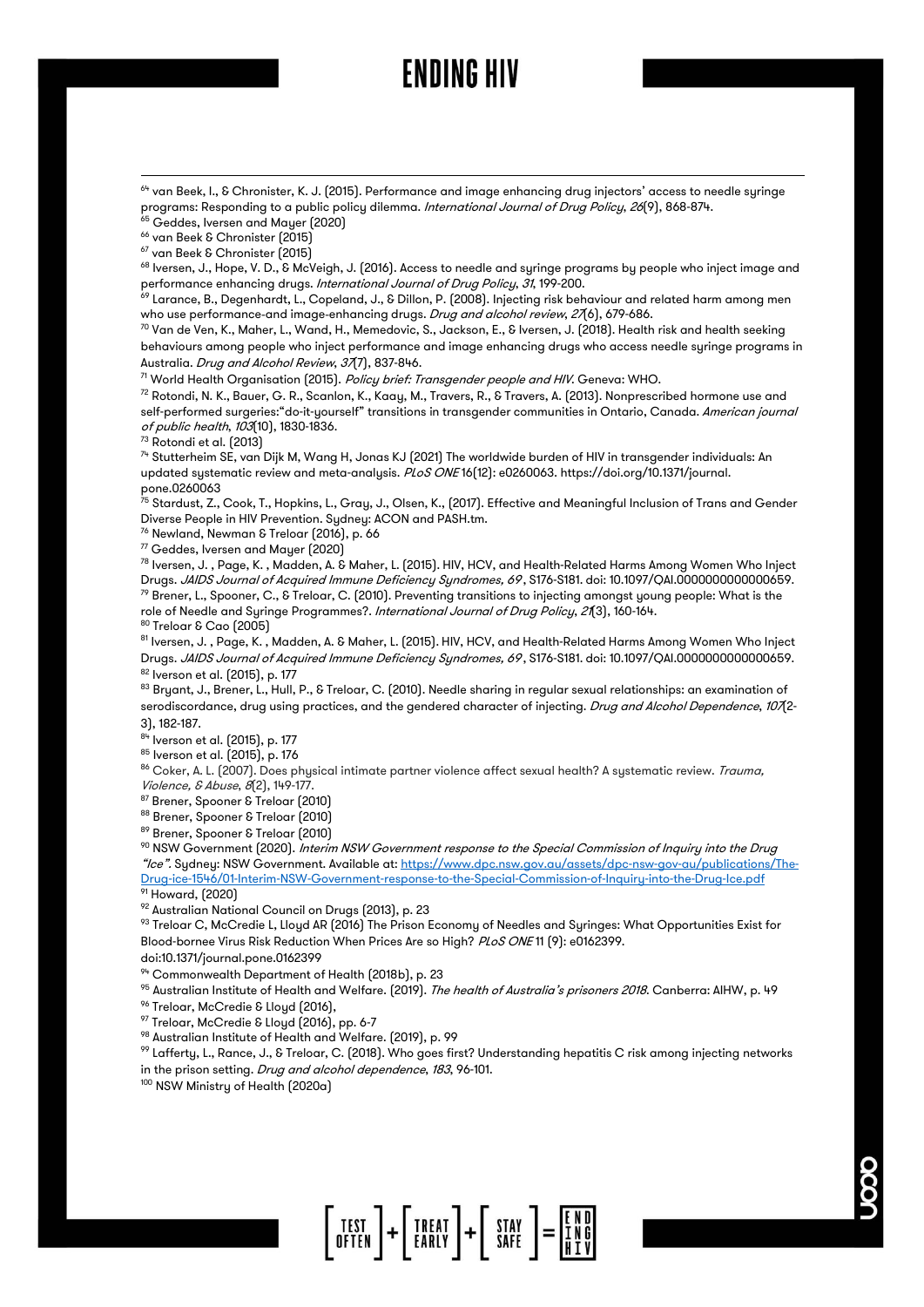<sup>102</sup> NSW Ministry of Health (2020a)

<sup>103</sup> Delhomme et al. (2019) p. 10

 $104}$  Paquette, D., McEwan, M., & Bryant, J. (2013). Risk practices among Aboriginal people who inject drugs in New South Wales, Australia. AIDS and Behavior, 17(7), 2467-2473.

<sup>105</sup> Australian Institute of Health and Welfare. (2019)

<sup>106</sup> Awofeso, N. (2011). Racism: a major impediment to optimal Indigenous health and health care in Australia. *Australian* Indigenous Health Bulletin, <sup>11</sup>(3), 1-8.

 $^{107}$  Gatwiri, K., Rotumah, D., & Rix, E. (2021). BlackLivesMatter in Healthcare: Racism and Implications for Health Inequity among Aboriginal and Torres Strait Islander Peoples in Australia. International Journal of Environmental Research and Public Health, 18(9), 4399.

 $^{108}$  Larson, A., Gillies, M., Howard, P. J., & Coffin, J. (2007). It's enough to make you sick: the impact of racism on the health of Aboriginal Australians. Australian and New Zealand journal of public health, 31(4), 322-329.

<sup>109</sup> Kairuz, C. A., Casanelia, L. M., Bennett-Brook, K., Coombes, J., & Yadav, U. N. (2021). Impact of racism and discrimination on physical and mental health among Aboriginal and Torres Strait islander peoples living in Australia: a systematic scoping review. BMC public health, 21(1), 1-16.

<sup>110</sup> Fogarty, W., Bulloch, H., McDonnell, S. & Davis, M. (2018). *Deficit Discourse and Indigenous Health: How narrative* framings of Aboriginal and Torres Strait Islander people are reproduced in policy. The Lowitja Institute, Melbourne. <sup>111</sup> Heard S, Iversen J, Geddes L, Kwon JA and Maher L (2021). *Needle Syringe Program National Minimum Data* Collection: National Data Report 2021. Sydney: Kirby Institute, UNSW Sydney. <sup>112</sup> Heard et al. (2021)

<sup>113</sup> Iversen, J., Peacock, A., Price, O., Byrne, J., Dunlop, A., & Maher, L. (2021). COVID‐19 vaccination among people who inject drugs: Leaving no one behind. Drug and alcohol review.

<sup>114</sup> Dietze, P. M., & Peacock, A. (2020). Illicit drug use and harms in Australia in the context of COVID‐19 and associated restrictions: Anticipated consequences and initial responses. Drug and alcohol review, 39(4), 297.

<sup>115</sup> Iversen, J., Sabin, K., Chang, J., Morgan Thomas, R., Prestage, G., Strathdee, S. A., & Maher, L. (2020). COVID‐19, HIV and key populations: cross-cutting issues and the need for population-specific responses. Journal of the International AIDS Society, 23(10), e25632.

<sup>116</sup> Vasylyeva, T. I., Smyrnov, P., Strathdee, S., & Friedman, S. R. (2020). Challenges posed by COVID‐19 to people who inject drugs and lessons from other outbreaks. Journal of the International AIDS Society, 23(7), e25583.

117 Hammoud, MA., Storer, D., Holt, M., Degenhardt, L., Jin, F., Maher, L., Bourne, A., Lea, T., Bavinton, B., Murphy, D., Prestage, G. (2020). Reductions in crystal methamphetamine and gamma-hydroxybutyrate use coincide with changes in sexual behaviour during COVID-19 physical distancing among gay and bisexual men in Australia: Conference Presentation.

 $^{\text{118}}$  UNAIDS (2011). *Getting to Zero Inequity: Building bridges between AIDS and the social determinants of health*. <sup>119</sup> Australian National Council on Drugs (2013), p. 20

<sup>120</sup> NSW Ministry of Health (2020b)

<sup>121</sup> Carruthers (2018)

<sup>122</sup> Leonard, L., DeRubeis, E., Pelude, L., Medd, E., Birkett, N., & Seto, J. (2008). "I inject less as I have easier access to pipes" Injecting, and sharing of crack-smoking materials, decline as safer crack-smoking resources are distributed. International Journal of Drug Policy, 19, 255–264

<sup>123</sup> Commonwealth Department of Health (2018a), p. 22

 $124$  Race, K., T. Lea, D. Murphy, and K. Pienaar. (2017). 'The future of drugs: recreational drug use and sexual health among gay and other men who have sex with men.' Sexual Health, 14:42-50.

<sup>125</sup> Larance et al. (2008)

<sup>126</sup> Iversen, Hope & McVeigh (2016)

127 Rotondi et al. (2013)

<sup>128</sup> Australian National Council on Drugs (2013), p. 18

<sup>129</sup> Brener et al. (2021)

<sup>130</sup> Bryant et al. (2010)

<sup>131</sup> NSW Mental Health Commission (2014). Living Well: A Strategic Plan for Mental Health in NSW. Sydney, NSW Mental Health Commission.

<sup>132</sup> Molyneux, A., Delhomme, F., Mackie, B. (2021) It's Who We Are: Exploring the Role, Impact and Value of Peers. Sydney: ACON.

<sup>133</sup> Molyneux, Delhomme & Mackie (2021)

134 Australian National Council on Drugs (2013), p. 17

<sup>135</sup> AIVL (2006) A Framework for Peer Education by drug user organisations. Canberra: AIVL

<sup>136</sup> Brener et al. (2021), p. 5

<sup>137</sup> Brener et al. (2021), p. 6